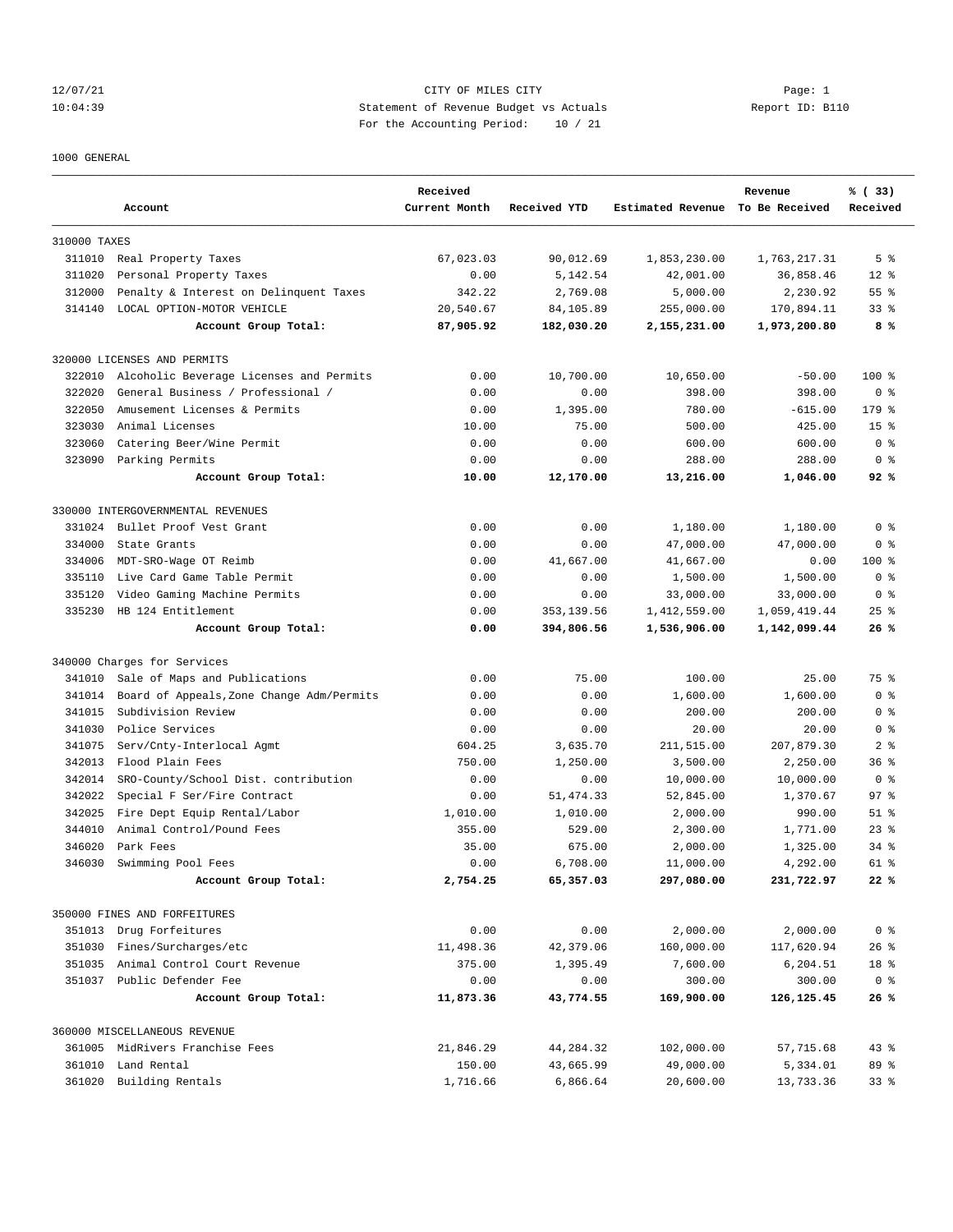## 12/07/21 Page: 2 10:04:39 Statement of Revenue Budget vs Actuals Report ID: B110 For the Accounting Period: 10 / 21

#### 1000 GENERAL

|        |                                   | Received      |              |                   | Revenue        | % (33)         |
|--------|-----------------------------------|---------------|--------------|-------------------|----------------|----------------|
|        | Account                           | Current Month | Received YTD | Estimated Revenue | To Be Received | Received       |
| 362020 | MISC REVENUE                      | $-0.27$       | 6,347.13     | 8,000.00          | 1,652.87       | 79 %           |
| 362022 | Health Ins-MMIA Emp Benefits Prog | $-182.19$     | 332.41       | 100.00            | $-232.41$      | $332$ $%$      |
| 365000 | Contributions and Donations       | 2,650.00      | 13,675.00    | 1,000.00          | $-12,675.00$   | $***$ $_{8}$   |
| 365015 | Florence Stacy Foundation         | 0.00          | $-348.00$    | 0.00              | 348.00         | $***$ $ -$     |
| 366040 | Misc.-BHS                         | 0.00          | 0.00         | 2,400.00          | 2,400.00       | 0 <sup>8</sup> |
| 366050 | Sale of Junk/Salvage-PD cars      | 0.00          | 0.00         | 5,000.00          | 5,000.00       | 0 <sup>8</sup> |
| 367000 | Sale of Junk or Salvage           | 0.00          | 0.00         | 1,000.00          | 1,000.00       | 0 <sup>8</sup> |
|        | Account Group Total:              | 26,180.49     | 114,823.49   | 189,100.00        | 74,276.51      | 61 %           |
|        | 370000 INVESTMENT EARNINGS        |               |              |                   |                |                |
| 371010 | Investment Earnings               | 0.00          | 753.66       | 10,000.00         | 9,246.34       | 8 %            |
|        | Account Group Total:              | 0.00          | 753.66       | 10,000.00         | 9,246.34       | 8%             |
|        | 380000 OTHER FINANCING SOURCES    |               |              |                   |                |                |
| 381070 | Proceeds/Loans/Intercap 016-2015  | 0.00          | 0.00         | 480,000.00        | 480,000.00     | 0 <sup>8</sup> |
| 383000 | Interfund Operating Transfer      | 21,088.29     | 105,526.41   | 655,006.00        | 549, 479.59    | $16*$          |
|        | Account Group Total:              | 21,088.29     | 105,526.41   | 1,135,006.00      | 1,029,479.59   | 9%             |
|        | Fund Total:                       | 149,812.31    | 919,241.90   | 5,506,439.00      | 4,587,197.10   | 17%            |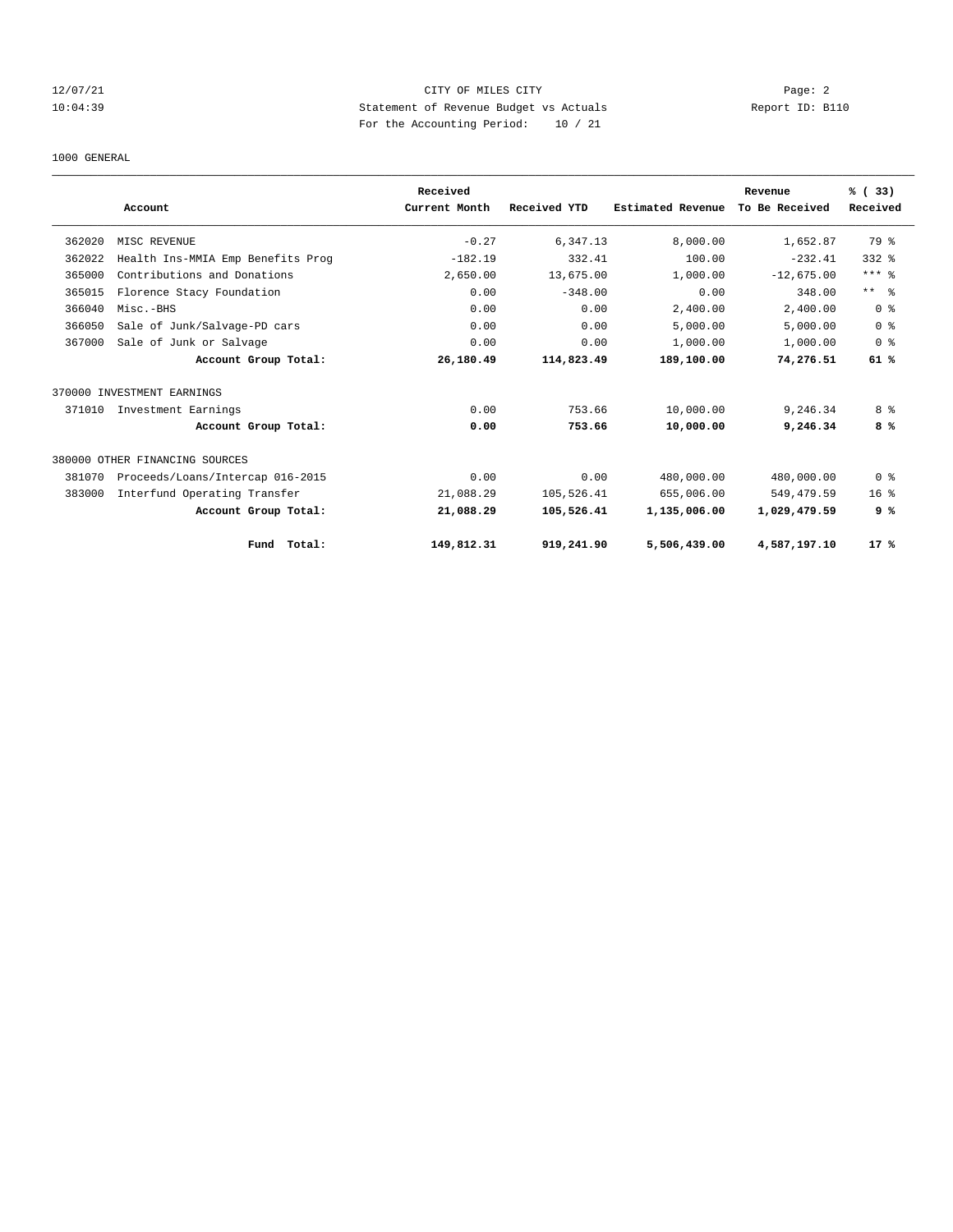## 12/07/21 Page: 3 Page: 3 Page: 3 10:04:39 Statement of Revenue Budget vs Actuals Report ID: B110 For the Accounting Period: 10 / 21

# 2220 LIBRARY

|        |                                   | Received      |              |                   | Revenue        | % (33)          |
|--------|-----------------------------------|---------------|--------------|-------------------|----------------|-----------------|
|        | Account                           | Current Month | Received YTD | Estimated Revenue | To Be Received | Received        |
|        | 340000 Charges for Services       |               |              |                   |                |                 |
| 341075 | Serv/Cnty-Interlocal Agmt         | 0.00          | 0.00         | 41,839.00         | 41,839.00      | 0 %             |
| 346070 | Library Fees                      | 176.15        | 609.55       | 2,000.00          | 1,390.45       | $30*$           |
| 346074 | Book Sales                        | 0.00          | 2.00         | 400.00            | 398.00         | 1 <sup>8</sup>  |
|        | Account Group Total:              | 176.15        | 611.55       | 44,239.00         | 43,627.45      | 1%              |
|        | 360000 MISCELLANEOUS REVENUE      |               |              |                   |                |                 |
| 365035 | Donation-Library Board of Trustee | 0.00          | 0.00         | 7,500.00          | 7,500.00       | 0 <sup>8</sup>  |
|        | Account Group Total:              | 0.00          | 0.00         | 7,500.00          | 7,500.00       | 0 <sup>8</sup>  |
|        | 380000 OTHER FINANCING SOURCES    |               |              |                   |                |                 |
| 383000 | Interfund Operating Transfer      | 25,998.75     | 103,995.00   | 311,985.00        | 207,990.00     | 33 <sup>8</sup> |
|        | Account Group Total:              | 25,998.75     | 103,995.00   | 311,985.00        | 207,990.00     | 33%             |
|        | Total:<br>Fund                    | 26,174.90     | 104,606.55   | 363,724.00        | 259, 117.45    | 29%             |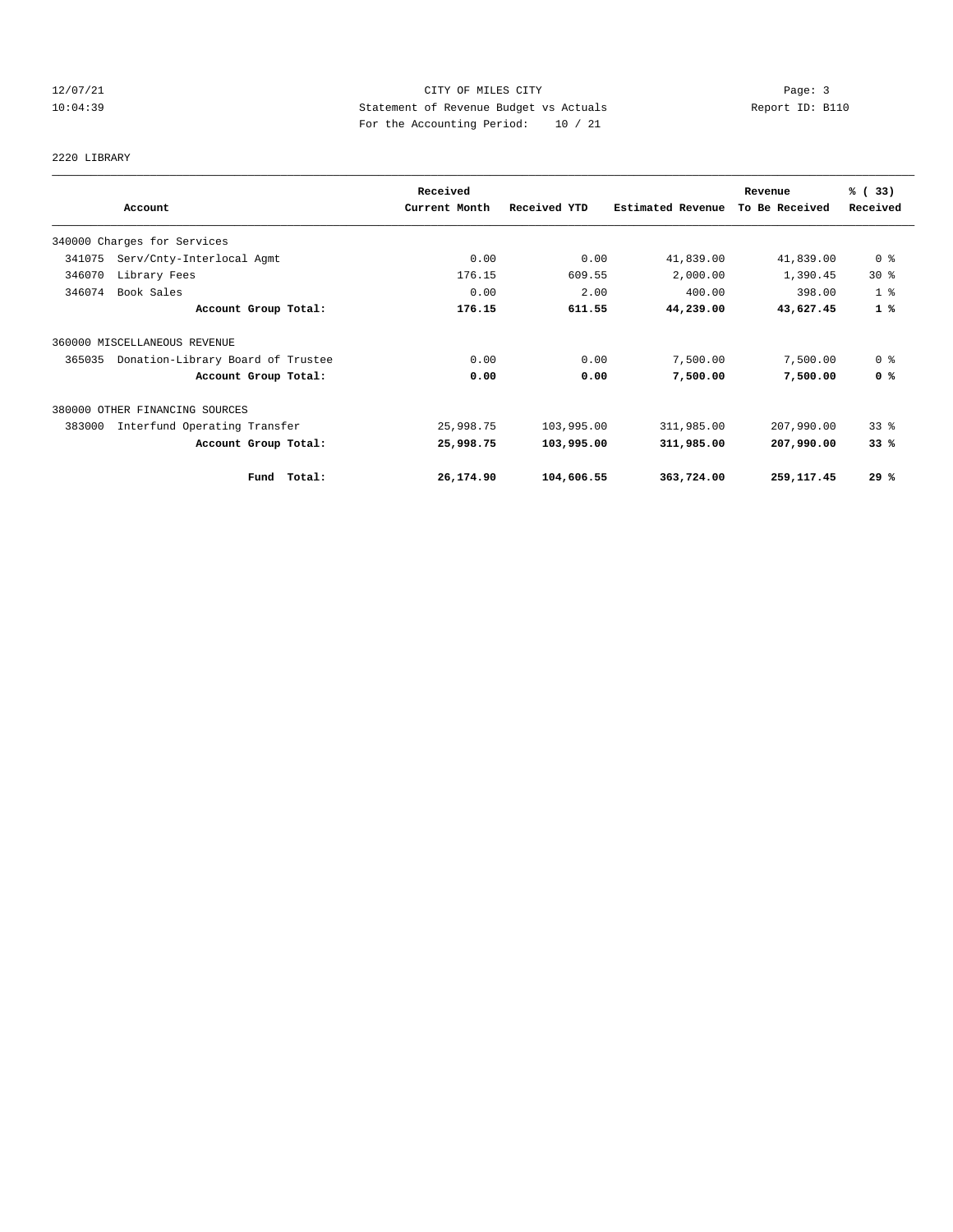## 12/07/21 Page: 4 10:04:39 Statement of Revenue Budget vs Actuals Report ID: B110 For the Accounting Period: 10 / 21

2260 EMERGENCY DISASTER

|              |                                        | Received      |              |                   | Revenue        | % (33)         |
|--------------|----------------------------------------|---------------|--------------|-------------------|----------------|----------------|
|              | Account                                | Current Month | Received YTD | Estimated Revenue | To Be Received | Received       |
| 310000 TAXES |                                        |               |              |                   |                |                |
| 311010       | Real Property Taxes                    | 5.39          | 25.42        | 36.00             | 10.58          | 71 %           |
| 311020       | Personal Property Taxes                | 0.00          | 0.19         | 7.00              | 6.81           | 3 <sup>8</sup> |
| 312000       | Penalty & Interest on Delinquent Taxes | 3.26          | 24.91        | 50.00             | 25.09          | $50*$          |
|              | Account Group Total:                   | 8.65          | 50.52        | 93.00             | 42.48          | 54%            |
|              | Fund Total:                            | 8.65          | 50.52        | 93.00             | 42.48          | 54%            |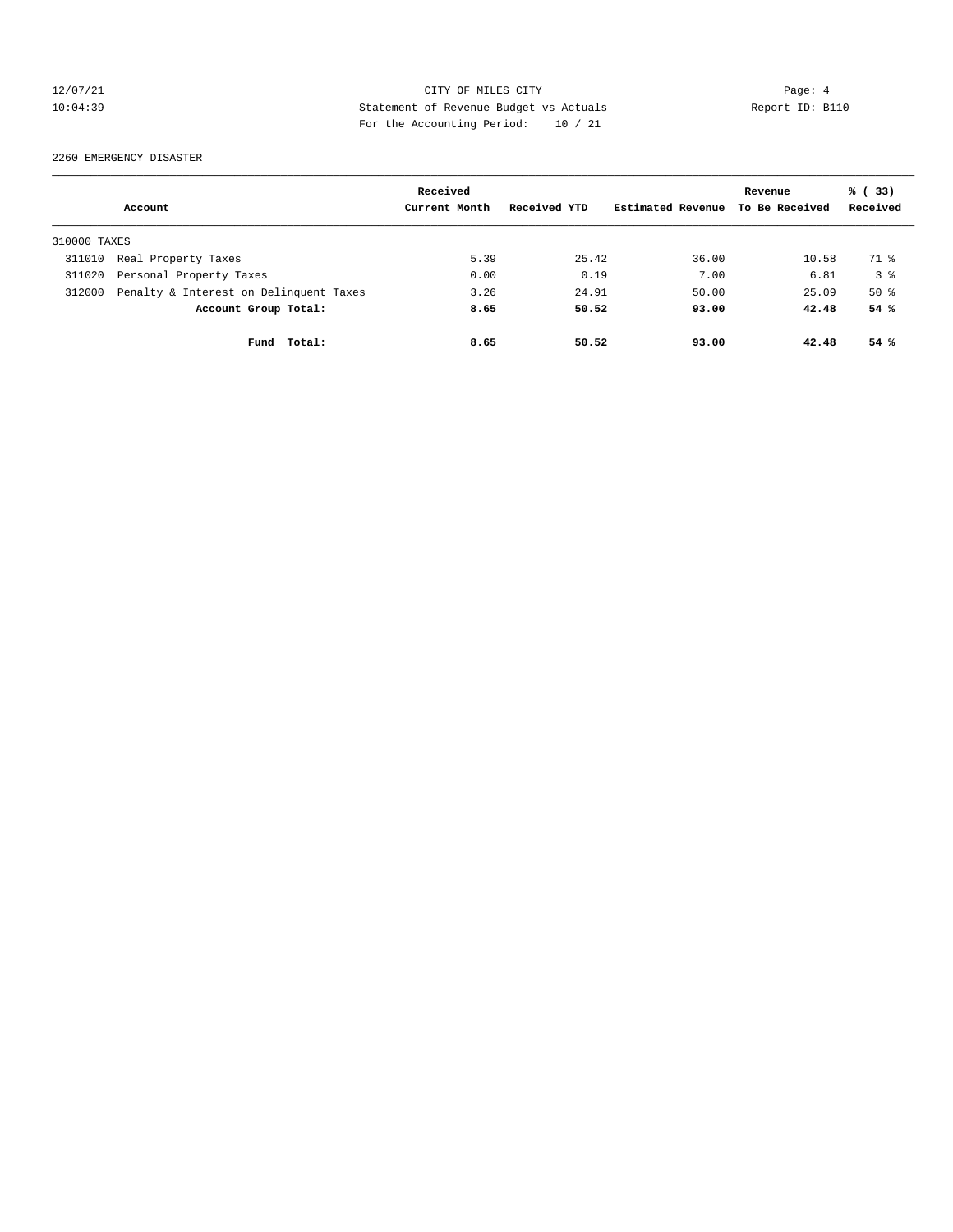12/07/21 Page: 5 Page: 5 Page: 5 Page: 5 Page: 5 Page: 5 Page: 5 Page: 5 Page: 5 Page: 5 Page: 5 Page: 5 Page: 5 Page: 5 Page: 5 Page: 5 Page: 5 Page: 5 Page: 5 Page: 5 Page: 5 Page: 5 Page: 5 Page: 5 Page: 5 Page: 5 Page: 10:04:39 Statement of Revenue Budget vs Actuals Report ID: B110 For the Accounting Period: 10 / 21

# 2270 Health

| Account                                | Received<br>Current Month | Received YTD | Estimated Revenue | Revenue<br>To Be Received | % (33)<br>Received |
|----------------------------------------|---------------------------|--------------|-------------------|---------------------------|--------------------|
| 380000 OTHER FINANCING SOURCES         |                           |              |                   |                           |                    |
| Interfund Operating Transfer<br>383000 | 0.00                      | 0.00         | 13,000.00         | 13,000.00                 | 0 %                |
| Account Group Total:                   | 0.00                      | 0.00         | 13,000.00         | 13,000.00                 | 0 %                |
| Fund Total:                            | 0.00                      | 0.00         | 13,000.00         | 13,000.00                 | 0 %                |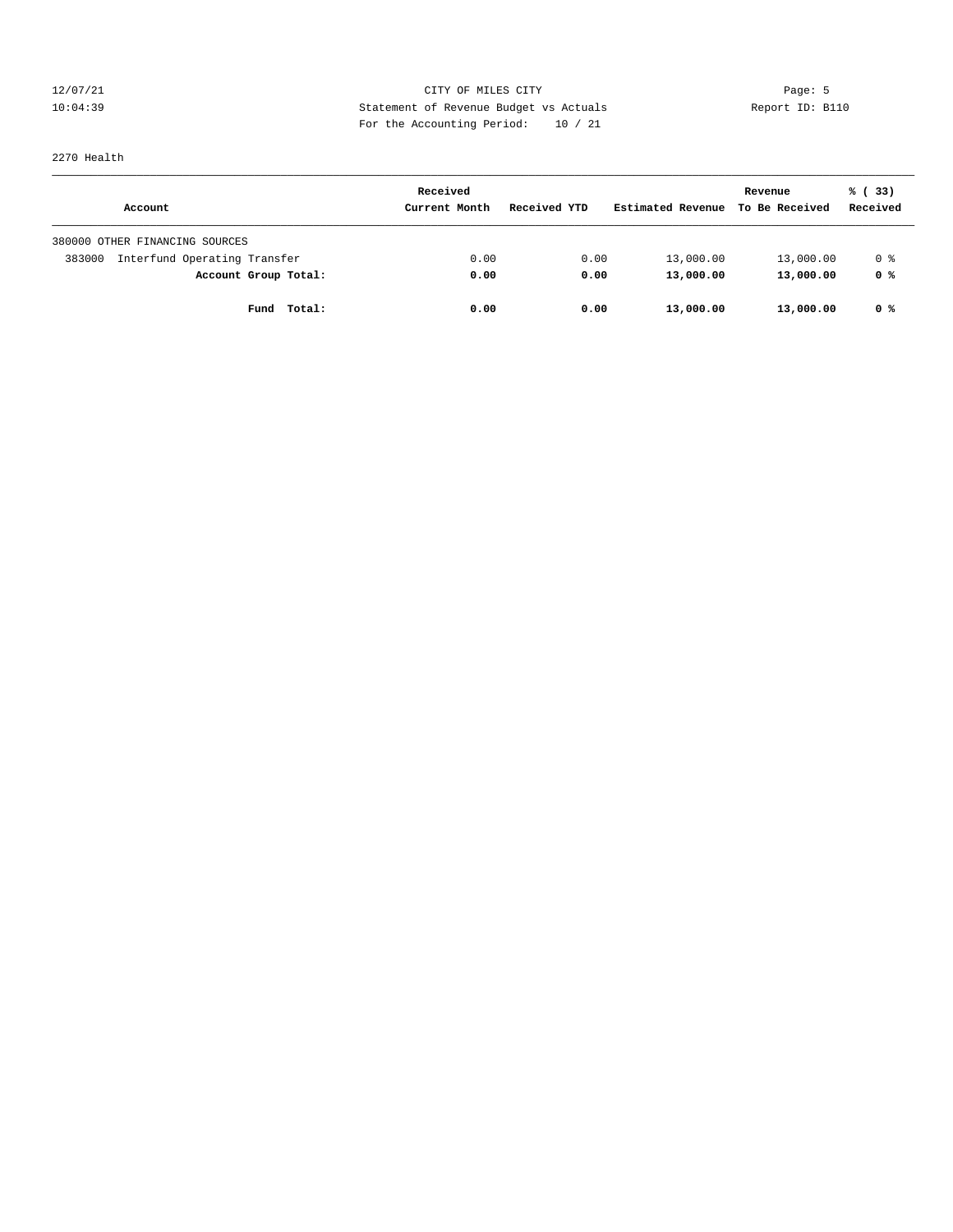## 12/07/21 Page: 6 Page: 6 Page: 6 Page: 6 Page: 6 Page: 6 Page: 6 Page: 6 Page: 6 Page: 6 Page: 6 Page: 6 Page: 6 Page: 6 Page: 6 Page: 6 Page: 6 Page: 6 Page: 6 Page: 6 Page: 6 Page: 6 Page: 6 Page: 6 Page: 6 Page: 6 Page: 10:04:39 Statement of Revenue Budget vs Actuals Report ID: B110 For the Accounting Period: 10 / 21

2310 TIFD-Downtown

|              |                                        |             | Received      |              |                   | Revenue        | % (33)         |
|--------------|----------------------------------------|-------------|---------------|--------------|-------------------|----------------|----------------|
|              | Account                                |             | Current Month | Received YTD | Estimated Revenue | To Be Received | Received       |
| 310000 TAXES |                                        |             |               |              |                   |                |                |
| 311010       | Real Property Taxes                    |             | 6,638.88      | 8,985.48     | 193,476.00        | 184,490.52     | 5 <sup>8</sup> |
| 311020       | Personal Property Taxes                |             | 0.00          | 397.95       | 4,000.00          | 3,602.05       | $10*$          |
| 312000       | Penalty & Interest on Delinquent Taxes |             | 10.67         | 185.27       | 0.00              | $-185.27$      | $***$ $ -$     |
|              | Account Group Total:                   |             | 6,649.55      | 9,568.70     | 197,476.00        | 187,907.30     | 5%             |
|              | 330000 INTERGOVERNMENTAL REVENUES      |             |               |              |                   |                |                |
| 331172       | Montana Main St Grant                  |             | 0.00          | 1,800.00     | 10,000.00         | 8,200.00       | $18*$          |
|              | Account Group Total:                   |             | 0.00          | 1,800.00     | 10,000.00         | 8,200.00       | 18%            |
|              | 370000 INVESTMENT EARNINGS             |             |               |              |                   |                |                |
| 371010       | Investment Earnings                    |             | 0.00          | 137.88       | 0.00              | $-137.88$      | ** 왕           |
|              | Account Group Total:                   |             | 0.00          | 137.88       | 0.00              | $-137.88$      | $***$ %        |
|              | 380000 OTHER FINANCING SOURCES         |             |               |              |                   |                |                |
| 383000       | Interfund Operating Transfer           |             | 0.00          | 0.00         | 2,000.00          | 2,000.00       | 0 <sup>8</sup> |
|              | Account Group Total:                   |             | 0.00          | 0.00         | 2,000.00          | 2,000.00       | 0 <sup>8</sup> |
|              |                                        | Fund Total: | 6,649.55      | 11,506.58    | 209,476.00        | 197,969.42     | 5%             |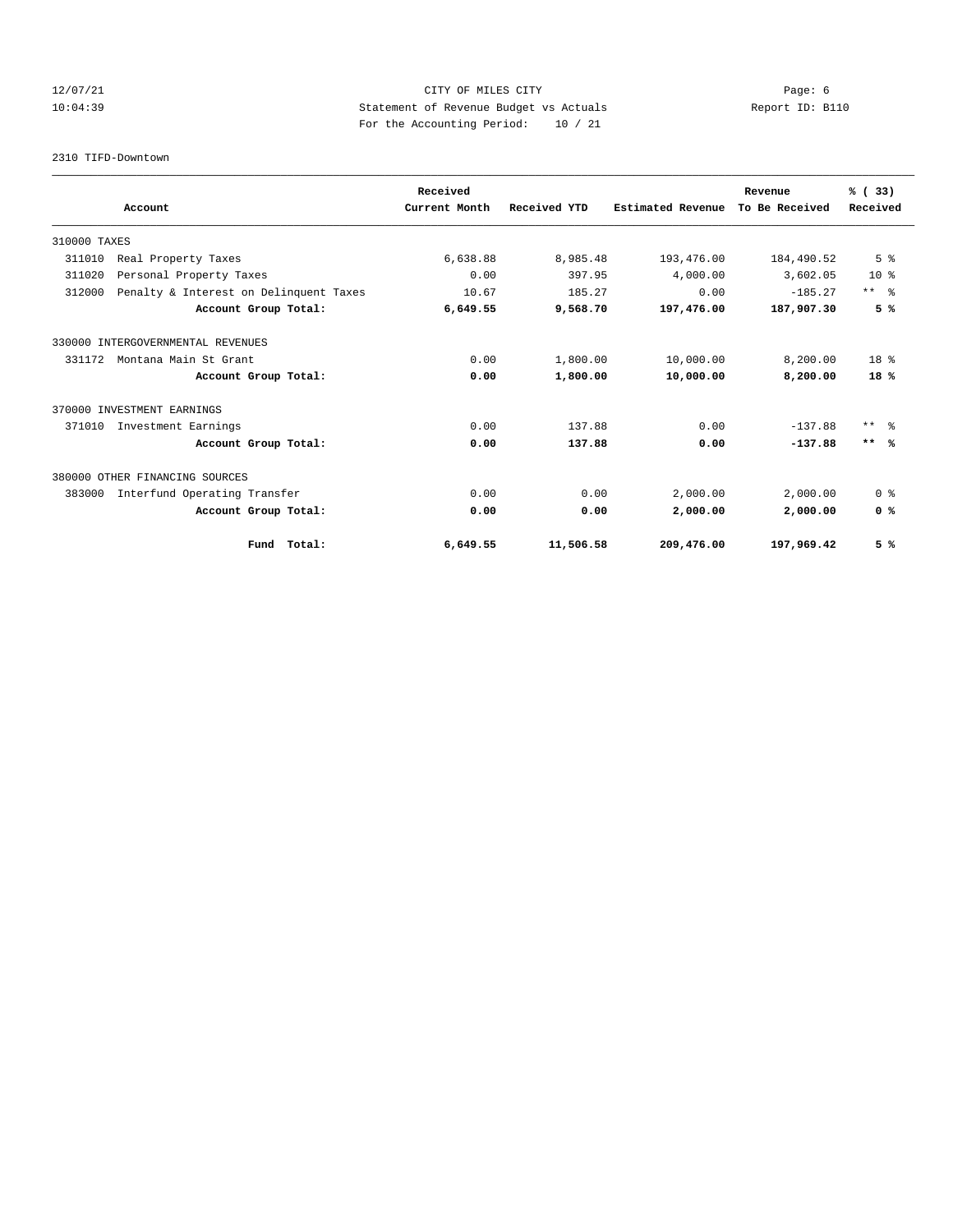## 12/07/21 Page: 7 Page: 7 Page: 7 Page: 7 Page: 7 Page: 7 Page: 7 Page: 7 Page: 7 Page: 7 Page: 7 Page: 7 Page: 7 Page: 7 Page: 7 Page: 7 Page: 7 Page: 7 Page: 7 Page: 7 Page: 7 Page: 7 Page: 7 Page: 7 Page: 7 Page: 7 Page: 10:04:39 Statement of Revenue Budget vs Actuals Report ID: B110 For the Accounting Period: 10 / 21

2372 Permissive Medical Levy

|              | Account                                | Received<br>Current Month | Received YTD | Estimated Revenue | Revenue<br>To Be Received | % (33)<br>Received |
|--------------|----------------------------------------|---------------------------|--------------|-------------------|---------------------------|--------------------|
| 310000 TAXES |                                        |                           |              |                   |                           |                    |
| 311010       | Real Property Taxes                    | 10,181.72                 | 13,648.74    | 282,054.00        | 268,405.26                | 5 <sup>8</sup>     |
| 311020       | Personal Property Taxes                | 0.00                      | 800.22       | 6, 393.00         | 5,592.78                  | $13*$              |
| 312000       | Penalty & Interest on Delinquent Taxes | 11.42                     | 87.17        | 200.00            | 112.83                    | $44*$              |
|              | Account Group Total:                   | 10,193.14                 | 14,536.13    | 288,647.00        | 274,110.87                | 5 %                |
|              | Total:<br>Fund                         | 10,193.14                 | 14,536.13    | 288,647.00        | 274,110.87                | 5 %                |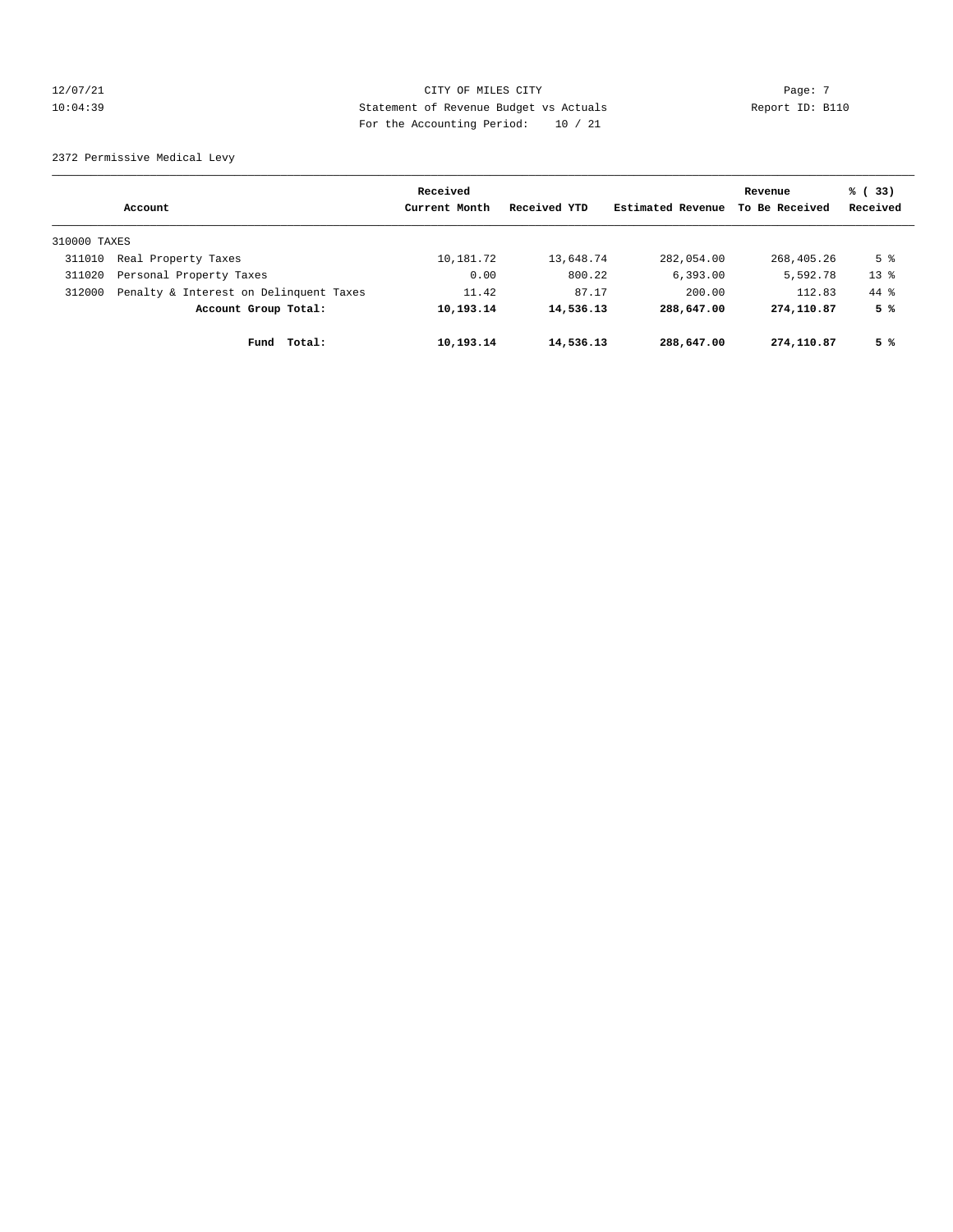12/07/21 Page: 8 Page: 8 10:04:39 Statement of Revenue Budget vs Actuals Report ID: B110 For the Accounting Period: 10 / 21

#### 2390 DRUG FORFEITURE

| Account                      | Received<br>Current Month | Received YTD | Estimated Revenue | Revenue<br>To Be Received | % (33)<br>Received |
|------------------------------|---------------------------|--------------|-------------------|---------------------------|--------------------|
| 350000 FINES AND FORFEITURES |                           |              |                   |                           |                    |
| Drug Forfeitures<br>351013   | 0.00                      | 0.00         | 3,000.00          | 3,000.00                  | 0 %                |
| Account Group Total:         | 0.00                      | 0.00         | 3,000.00          | 3,000.00                  | 0 %                |
| Fund Total:                  | 0.00                      | 0.00         | 3,000.00          | 3,000.00                  | 0 %                |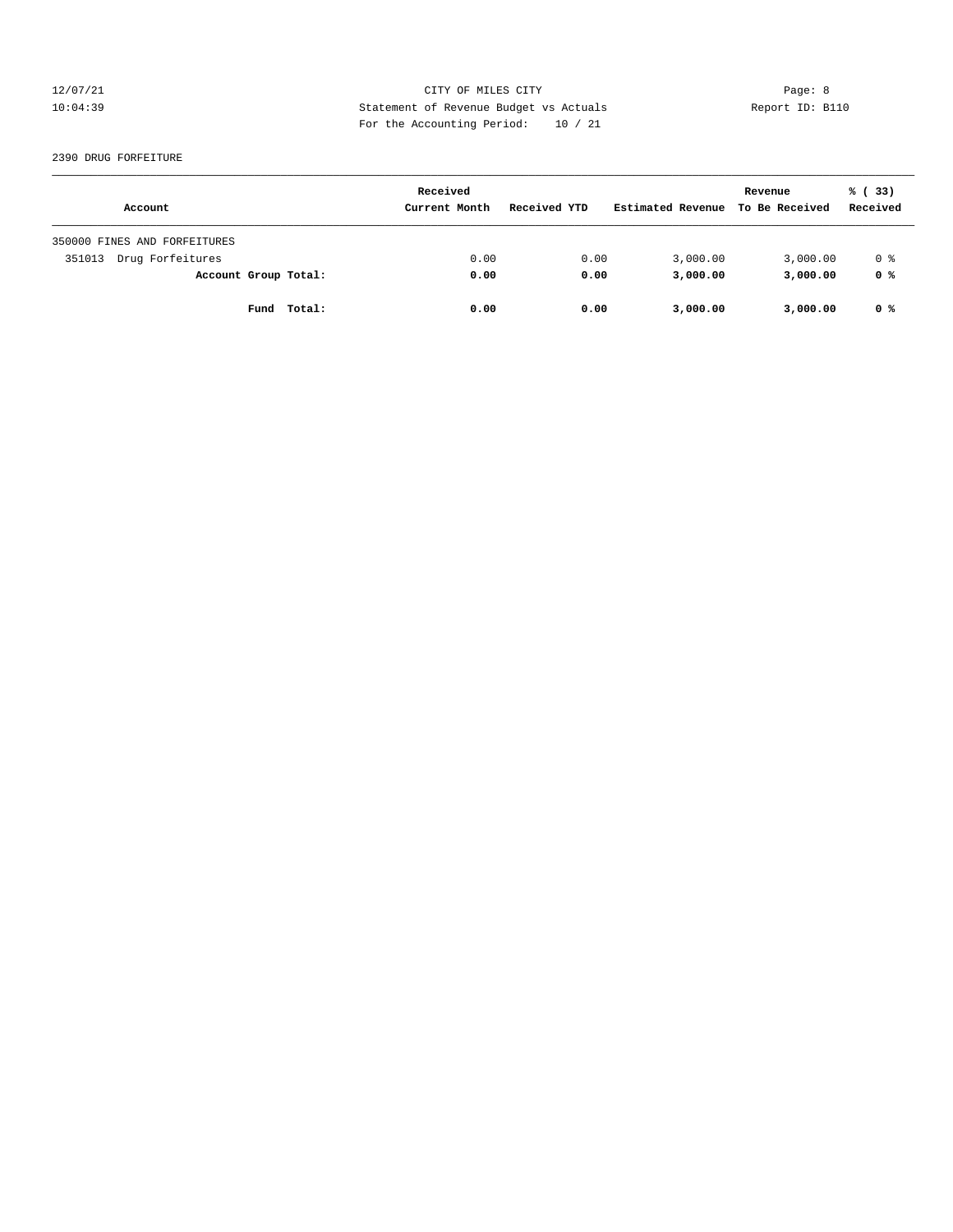12/07/21 Page: 9 10:04:39 Statement of Revenue Budget vs Actuals Report ID: B110 For the Accounting Period: 10 / 21

#### 2394 BUILDING CODE ENFORCEMENT

|                                      | Received      |              | Revenue           | % (33)         |                 |
|--------------------------------------|---------------|--------------|-------------------|----------------|-----------------|
| Account                              | Current Month | Received YTD | Estimated Revenue | To Be Received | Received        |
| 320000 LICENSES AND PERMITS          |               |              |                   |                |                 |
| Building & Related Permits<br>323010 | 14,211.64     | 34,703.54    | 99,228.00         | 64,524.46      | 35 <sup>8</sup> |
| Account Group Total:                 | 14,211.64     | 34,703.54    | 99,228,00         | 64,524.46      | 35%             |
| Total:<br>Fund                       | 14,211.64     | 34,703.54    | 99,228.00         | 64,524.46      | 35%             |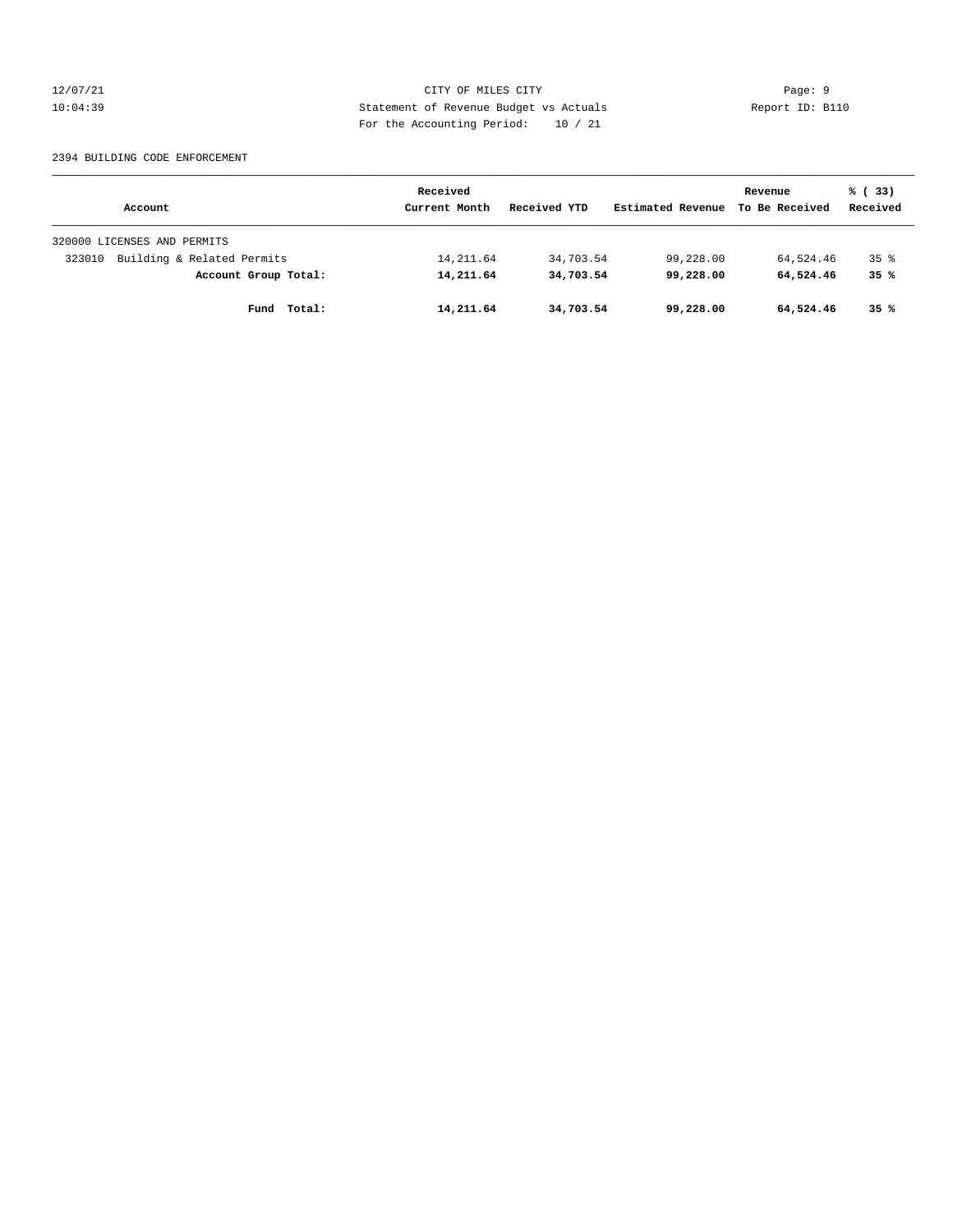## 12/07/21 CITY OF MILES CITY Page: 10 10:04:39 Statement of Revenue Budget vs Actuals Report ID: B110 For the Accounting Period: 10 / 21

2400 LTG M D#165-(Gen City)

| Account                                            | Received<br>Current Month | Received YTD | Estimated Revenue | Revenue<br>To Be Received | % (33)<br>Received |
|----------------------------------------------------|---------------------------|--------------|-------------------|---------------------------|--------------------|
| 360000 MISCELLANEOUS REVENUE                       |                           |              |                   |                           |                    |
| 363010<br>Maintenance Assessments                  | 11,359.12                 | 15,289.34    | 154,472.00        | 139,182.66                | $10*$              |
| 363040<br>Penalty & Interest on Deling Assessments | 51.59                     | 485.16       | 550.00            | 64.84                     | 88 %               |
| Account Group Total:                               | 11,410.71                 | 15,774.50    | 155,022.00        | 139,247.50                | $10*$              |
| 370000 INVESTMENT EARNINGS                         |                           |              |                   |                           |                    |
| 371010<br>Investment Earnings                      | 0.00                      | 41.61        | 1,100.00          | 1,058.39                  | 4 %                |
| Account Group Total:                               | 0.00                      | 41.61        | 1,100.00          | 1,058.39                  | 4%                 |
| Total:<br>Fund                                     | 11,410.71                 | 15,816.11    | 156,122.00        | 140,305.89                | $10*$              |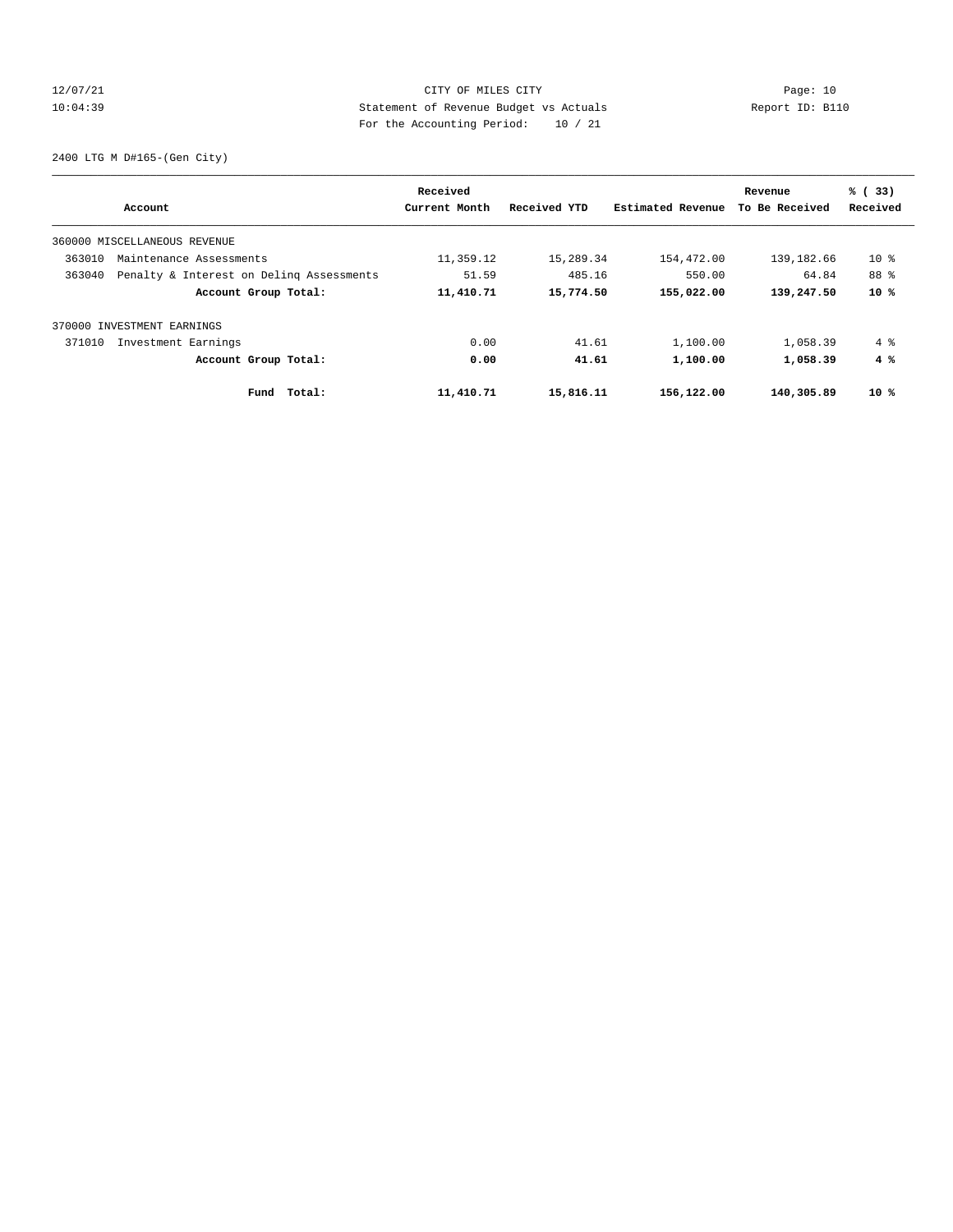## 12/07/21 CITY OF MILES CITY Page: 11 10:04:39 Statement of Revenue Budget vs Actuals Report ID: B110 For the Accounting Period: 10 / 21

2420 LTG M D#167-(MilesAddn Etc)

|        | Account                                  | Received<br>Current Month | Received YTD | Estimated Revenue | Revenue<br>To Be Received | % (33)<br>Received |
|--------|------------------------------------------|---------------------------|--------------|-------------------|---------------------------|--------------------|
|        | 360000 MISCELLANEOUS REVENUE             |                           |              |                   |                           |                    |
| 363010 | Maintenance Assessments                  | 1,306.53                  | 1,714.01     | 17,557.00         | 15,842.99                 | $10*$              |
| 363040 | Penalty & Interest on Deling Assessments | 0.16                      | 43.95        | 100.00            | 56.05                     | $44*$              |
|        | Account Group Total:                     | 1,306.69                  | 1,757.96     | 17,657.00         | 15,899.04                 | $10*$              |
|        | 370000 INVESTMENT EARNINGS               |                           |              |                   |                           |                    |
| 371010 | Investment Earnings                      | 0.00                      | 7.92         | 300.00            | 292.08                    | 3 <sup>8</sup>     |
|        | Account Group Total:                     | 0.00                      | 7.92         | 300.00            | 292.08                    | 3%                 |
|        | Total:<br>Fund                           | 1,306.69                  | 1,765.88     | 17,957.00         | 16,191.12                 | $10*$              |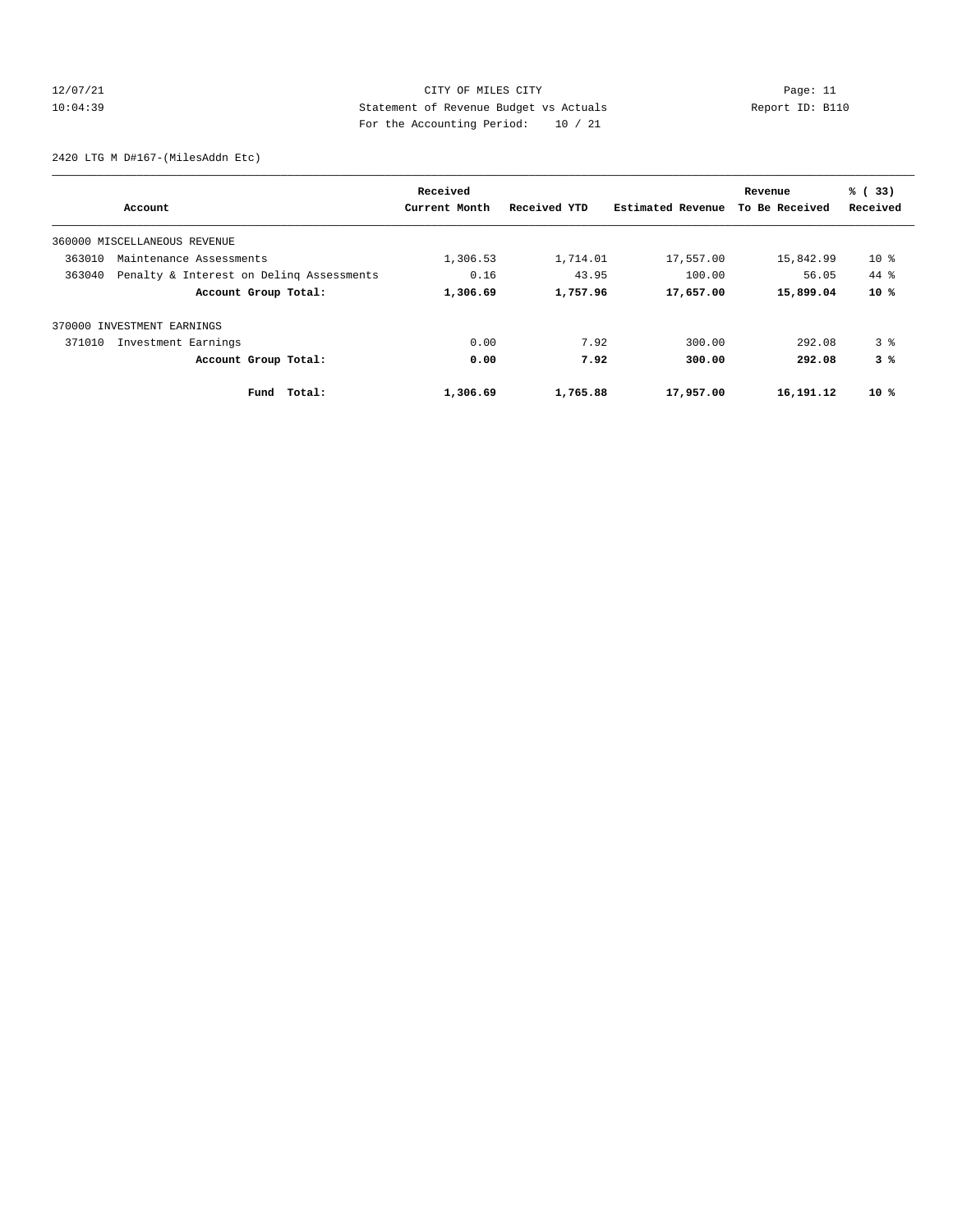## 12/07/21 CITY OF MILES CITY Page: 12 10:04:39 Statement of Revenue Budget vs Actuals Report ID: B110 For the Accounting Period: 10 / 21

2430 LTG M D#171-(Balsam Est)

| Account                                            | Received<br>Current Month | Received YTD | Estimated Revenue | Revenue<br>To Be Received | % (33)<br>Received |
|----------------------------------------------------|---------------------------|--------------|-------------------|---------------------------|--------------------|
| 360000 MISCELLANEOUS REVENUE                       |                           |              |                   |                           |                    |
| 363010<br>Maintenance Assessments                  | 500.62                    | 500.62       | 8,987.00          | 8,486.38                  | 6 %                |
| 363040<br>Penalty & Interest on Deling Assessments | 0.00                      | 0.00         | 15.00             | 15.00                     | 0 %                |
| Account Group Total:                               | 500.62                    | 500.62       | 9,002.00          | 8,501.38                  | 6 %                |
| 370000 INVESTMENT EARNINGS                         |                           |              |                   |                           |                    |
| Investment Earnings<br>371010                      | 0.00                      | 0.39         | 300.00            | 299.61                    | 0 %                |
| Account Group Total:                               | 0.00                      | 0.39         | 300.00            | 299.61                    | 0 %                |
| Total:<br>Fund                                     | 500.62                    | 501.01       | 9,302.00          | 8,800.99                  | 5%                 |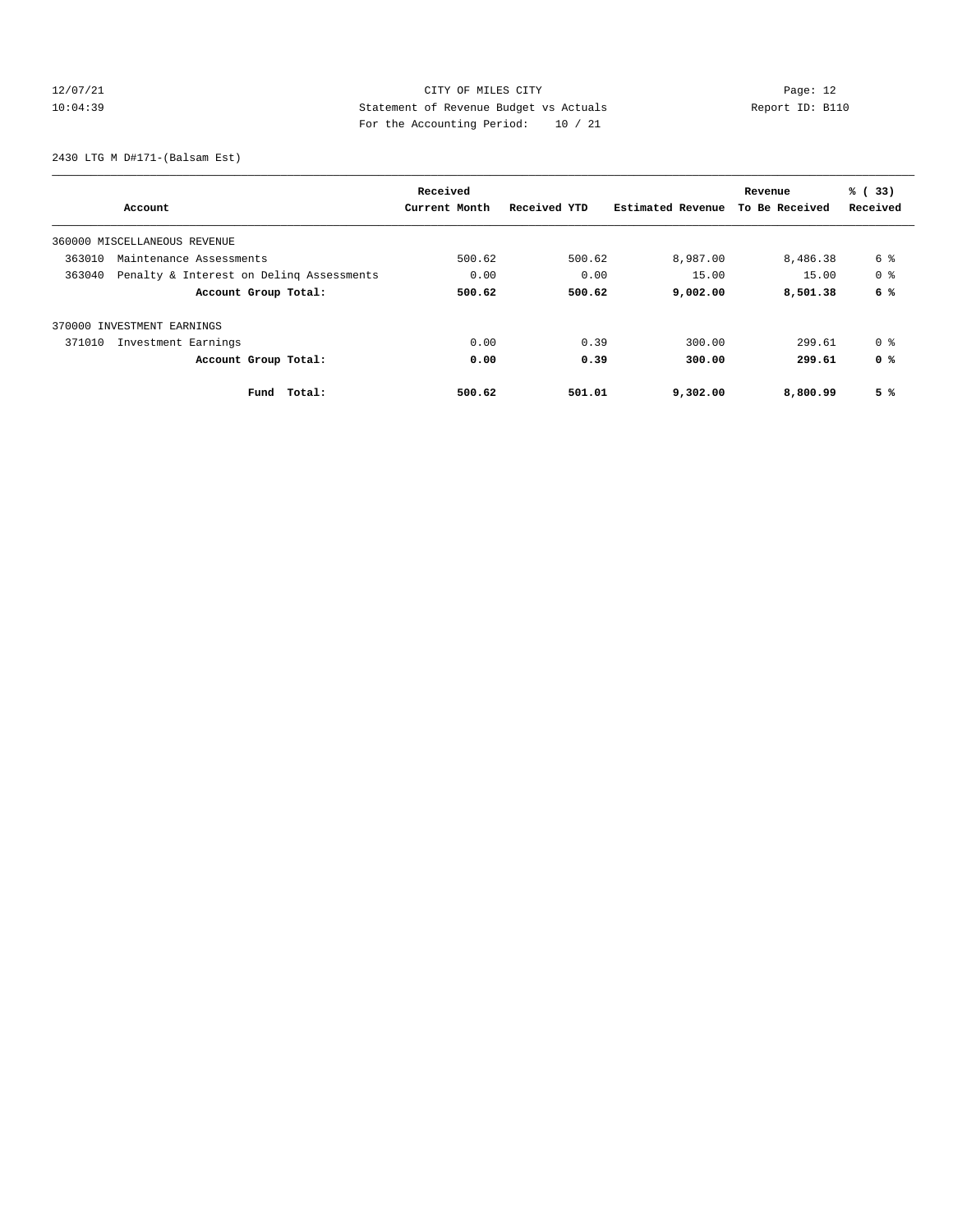## 12/07/21 CITY OF MILES CITY Page: 13 10:04:39 Statement of Revenue Budget vs Actuals Report ID: B110 For the Accounting Period: 10 / 21

2440 LTG M D#172-(Main Str)

| Account                                            |                      | Received<br>Current Month | Received YTD | Estimated Revenue | Revenue<br>To Be Received | % (33)<br>Received |
|----------------------------------------------------|----------------------|---------------------------|--------------|-------------------|---------------------------|--------------------|
|                                                    |                      |                           |              |                   |                           |                    |
| 360000 MISCELLANEOUS REVENUE                       |                      |                           |              |                   |                           |                    |
| 363010<br>Maintenance Assessments                  |                      | 5,235.97                  | 5,235.97     | 32,308.00         | 27,072.03                 | $16$ %             |
| Penalty & Interest on Deling Assessments<br>363040 |                      | 37.98                     | 37.98        | 0.00              | $-37.98$                  | $***$ $\approx$    |
|                                                    | Account Group Total: | 5,273.95                  | 5,273.95     | 32,308.00         | 27,034.05                 | 16%                |
| 370000 INVESTMENT EARNINGS                         |                      |                           |              |                   |                           |                    |
| 371010<br>Investment Earnings                      |                      | 0.00                      | 5.17         | 75.00             | 69.83                     | 7 %                |
|                                                    | Account Group Total: | 0.00                      | 5.17         | 75.00             | 69.83                     | 7 %                |
|                                                    | Total:<br>Fund       | 5,273.95                  | 5,279.12     | 32,383.00         | 27,103.88                 | $16*$              |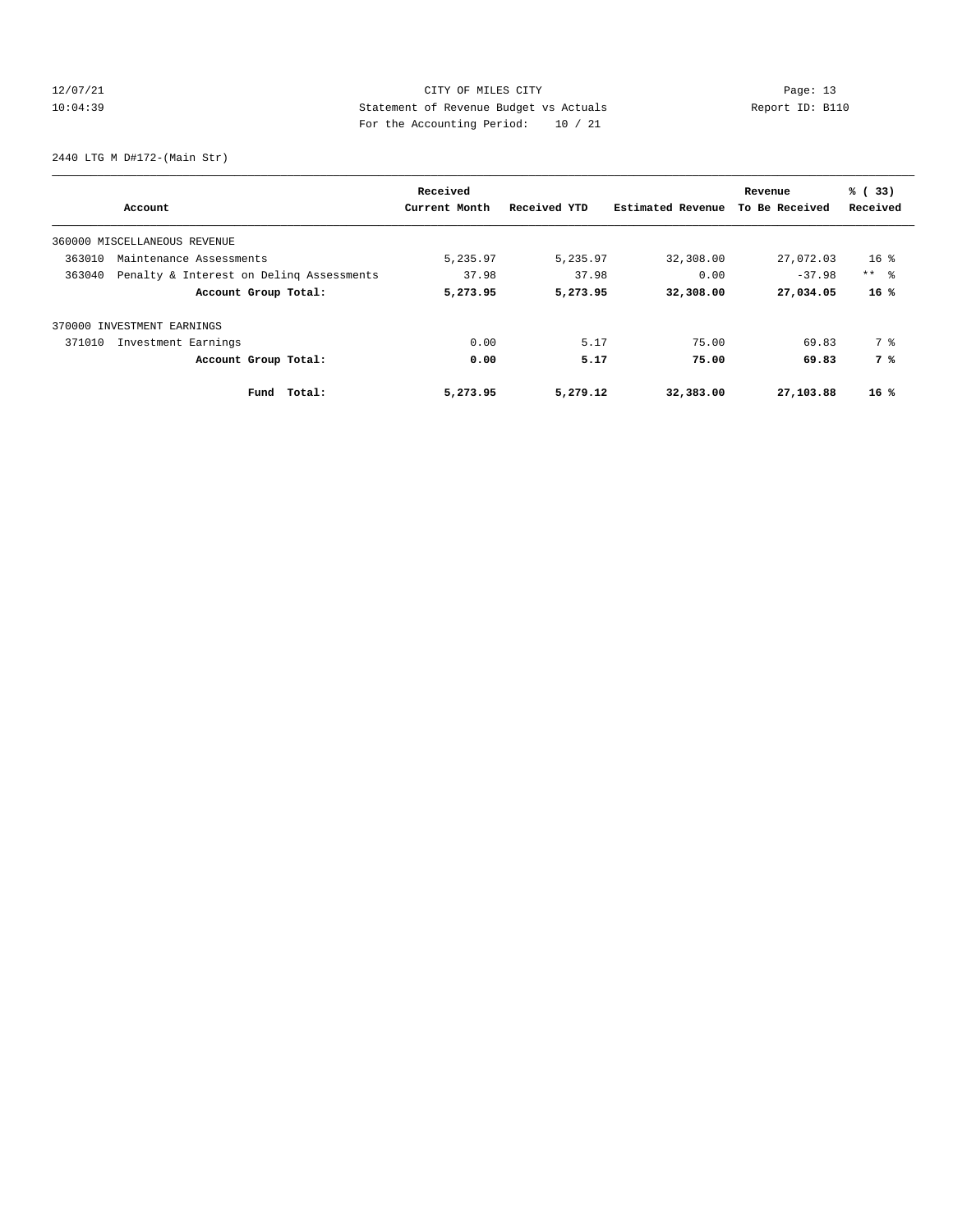## 12/07/21 CITY OF MILES CITY Page: 14 10:04:39 Statement of Revenue Budget vs Actuals Report ID: B110 For the Accounting Period: 10 / 21

2450 LTG M D#195-(SG-Trico)

| Account                                            | Received<br>Current Month | Received YTD | Estimated Revenue | Revenue<br>To Be Received | % (33)<br>Received |
|----------------------------------------------------|---------------------------|--------------|-------------------|---------------------------|--------------------|
| 360000 MISCELLANEOUS REVENUE                       |                           |              |                   |                           |                    |
| 363010<br>Maintenance Assessments                  | 188.04                    | 272.22       | 7,085.00          | 6,812.78                  | $4\degree$         |
| 363040<br>Penalty & Interest on Deling Assessments | 0.00                      | 4.13         | 0.00              | $-4.13$                   | $***$ $ -$         |
| Account Group Total:                               | 188.04                    | 276.35       | 7,085.00          | 6,808.65                  | 4%                 |
| 370000 INVESTMENT EARNINGS                         |                           |              |                   |                           |                    |
| 371010<br>Investment Earnings                      | 0.00                      | 0.20         | 75.00             | 74.80                     | 0 %                |
| Account Group Total:                               | 0.00                      | 0.20         | 75.00             | 74.80                     | 0 %                |
| Fund Total:                                        | 188.04                    | 276.55       | 7,160.00          | 6,883.45                  | $4 \degree$        |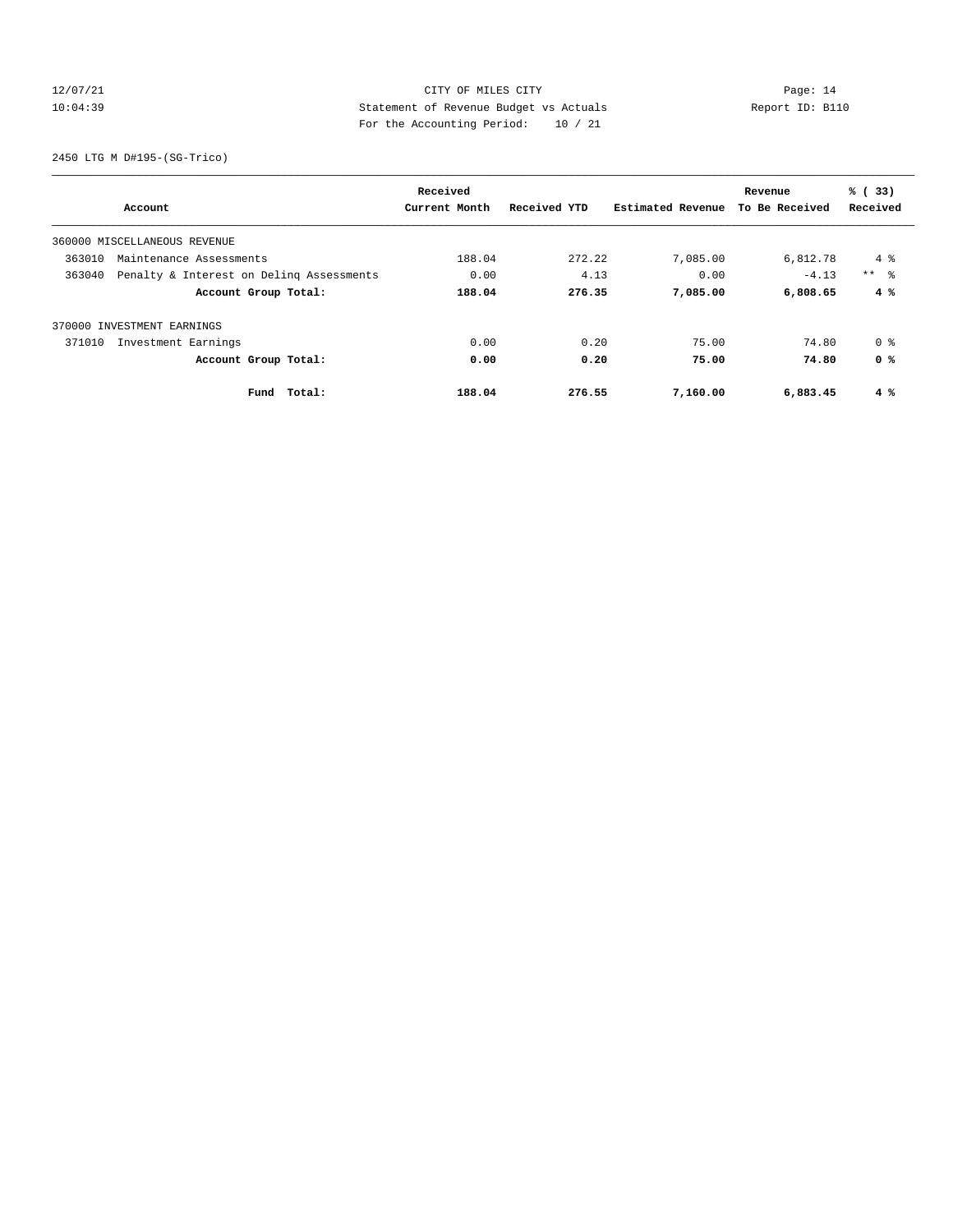## 12/07/21 CITY OF MILES CITY Page: 15 10:04:39 Statement of Revenue Budget vs Actuals Report ID: B110 For the Accounting Period: 10 / 21

2470 LTG M D#202-(SG-MDU&NV)

|        |                                          | Received      |              |                   | Revenue        | % (33)       |
|--------|------------------------------------------|---------------|--------------|-------------------|----------------|--------------|
|        | Account                                  | Current Month | Received YTD | Estimated Revenue | To Be Received | Received     |
|        | 360000 MISCELLANEOUS REVENUE             |               |              |                   |                |              |
| 363010 | Maintenance Assessments                  | 234.17        | 579.23       | 5,295.00          | 4,715.77       | $11$ %       |
| 363040 | Penalty & Interest on Deling Assessments | 0.00          | 55.59        | 0.00              | $-55.59$       | $***$ $ -$   |
|        | Account Group Total:                     | 234.17        | 634.82       | 5,295.00          | 4,660.18       | $12*$        |
|        | 370000 INVESTMENT EARNINGS               |               |              |                   |                |              |
| 371010 | Investment Earnings                      | 0.00          | 1.96         | 50.00             | 48.04          | $4 \text{ }$ |
|        | Account Group Total:                     | 0.00          | 1.96         | 50.00             | 48.04          | 4%           |
|        | Total:<br>Fund                           | 234.17        | 636.78       | 5,345.00          | 4,708.22       | $12*$        |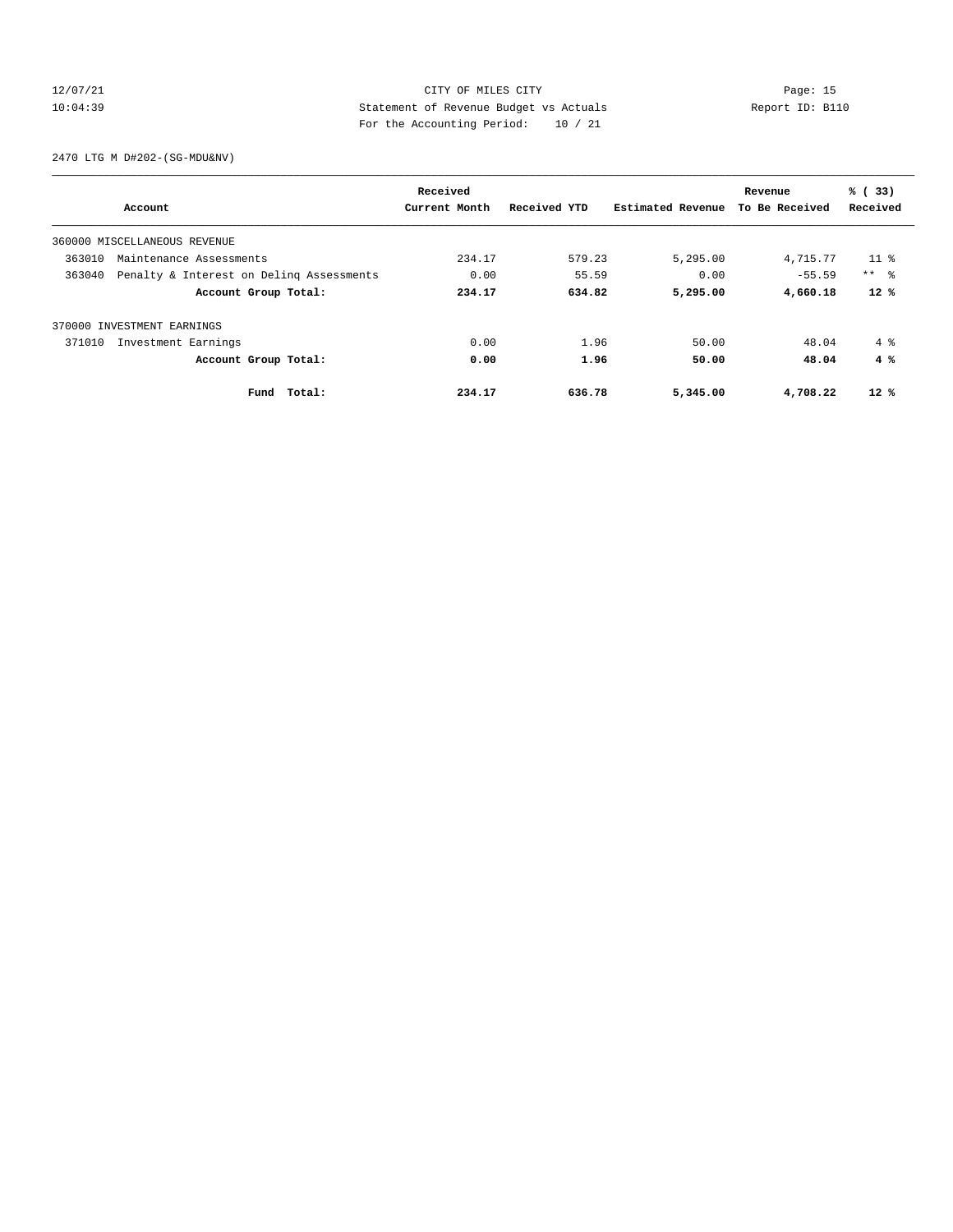## 12/07/21 CITY OF MILES CITY Page: 16 10:04:39 Statement of Revenue Budget vs Actuals Report ID: B110 For the Accounting Period: 10 / 21

2480 LTG M M#173-(Milestown Estates)

| Account                       |                                          | Received<br>Current Month | Received YTD | Estimated Revenue | Revenue<br>To Be Received | % (33)<br>Received |
|-------------------------------|------------------------------------------|---------------------------|--------------|-------------------|---------------------------|--------------------|
| 360000 MISCELLANEOUS REVENUE  |                                          |                           |              |                   |                           |                    |
| 363010                        | Maintenance Assessments                  | 150.19                    | 427.52       | 3,183.00          | 2,755.48                  | $13*$              |
| 363040                        | Penalty & Interest on Deling Assessments | 0.00                      | 12.77        | 8.00              | $-4.77$                   | $160$ %            |
|                               | Account Group Total:                     | 150.19                    | 440.29       | 3,191.00          | 2,750.71                  | $14*$              |
| 370000 INVESTMENT EARNINGS    |                                          |                           |              |                   |                           |                    |
| Investment Earnings<br>371010 |                                          | 0.00                      | 0.89         | 20.00             | 19.11                     | $4 \text{ }$       |
|                               | Account Group Total:                     | 0.00                      | 0.89         | 20.00             | 19.11                     | 4%                 |
|                               | Total:<br>Fund                           | 150.19                    | 441.18       | 3,211.00          | 2,769.82                  | $14*$              |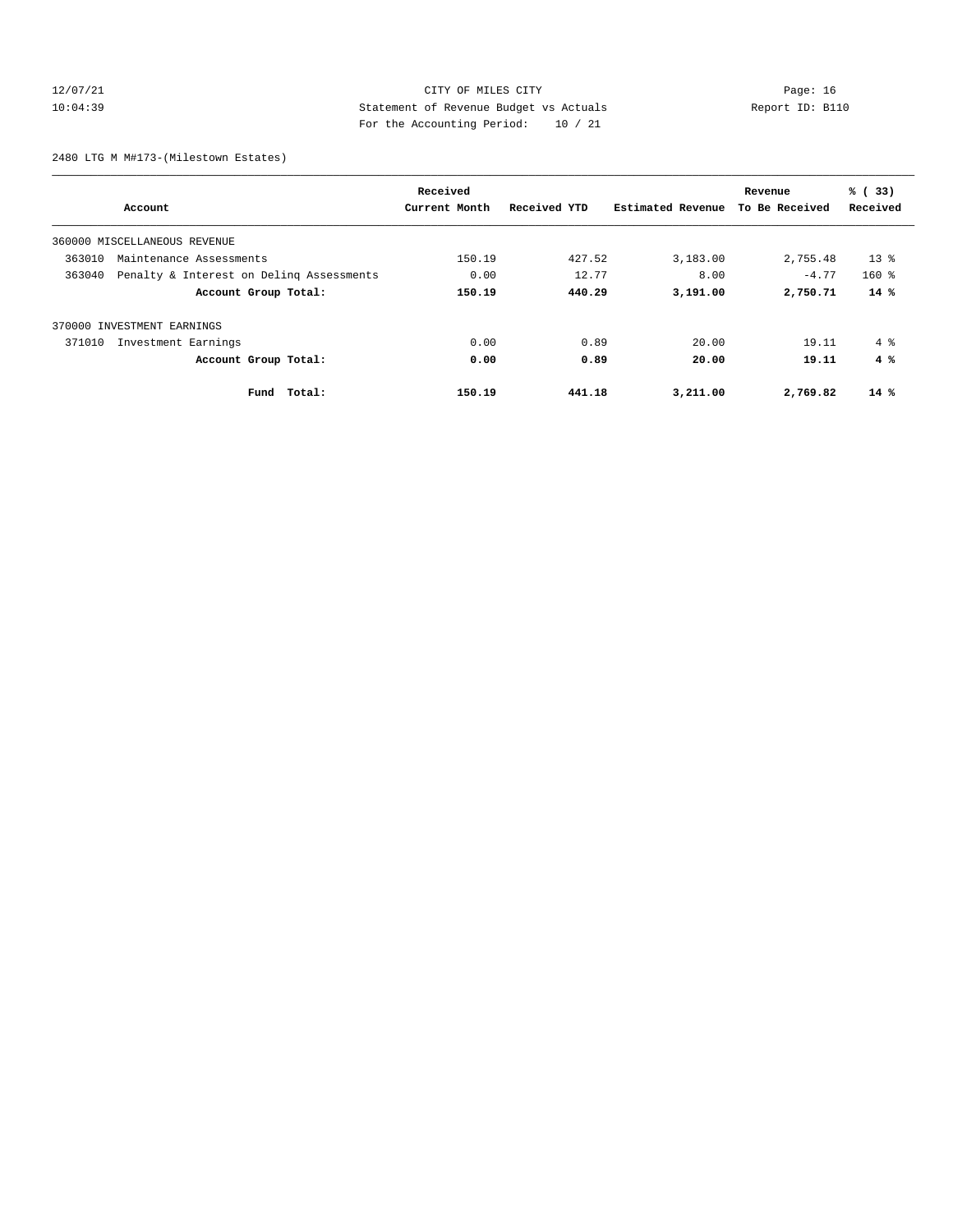## 12/07/21 CITY OF MILES CITY Page: 17 10:04:39 Statement of Revenue Budget vs Actuals Report ID: B110 For the Accounting Period: 10 / 21

2510 STR MAINT DIST #204

|                                                    | Received      |              |                   | Revenue        | % (33)         |
|----------------------------------------------------|---------------|--------------|-------------------|----------------|----------------|
| Account                                            | Current Month | Received YTD | Estimated Revenue | To Be Received | Received       |
| 360000 MISCELLANEOUS REVENUE                       |               |              |                   |                |                |
| 363010<br>Maintenance Assessments                  | 128,391.17    | 160,818.01   | 1,861,961.00      | 1,701,142.99   | 9 <sup>°</sup> |
| 363040<br>Penalty & Interest on Deling Assessments | 128.78        | 3,284.10     | 4,000.00          | 715.90         | $82*$          |
| Account Group Total:                               | 128,519.95    | 164,102.11   | 1,865,961.00      | 1,701,858.89   | 9%             |
| 370000 INVESTMENT EARNINGS                         |               |              |                   |                |                |
| 371010<br>Investment Earnings                      | 0.00          | 206.75       | 10,000.00         | 9,793.25       | 2 <sup>8</sup> |
| Account Group Total:                               | 0.00          | 206.75       | 10,000.00         | 9,793.25       | 2%             |
| 380000 OTHER FINANCING SOURCES                     |               |              |                   |                |                |
| Interfund Operating Transfer<br>383000             | 0.00          | 0.00         | 132,524.00        | 132,524.00     | 0 <sup>8</sup> |
| Account Group Total:                               | 0.00          | 0.00         | 132,524.00        | 132,524.00     | 0 <sup>8</sup> |
| Total:<br>Fund                                     | 128,519.95    | 164,308.86   | 2,008,485.00      | 1,844,176.14   | 8 %            |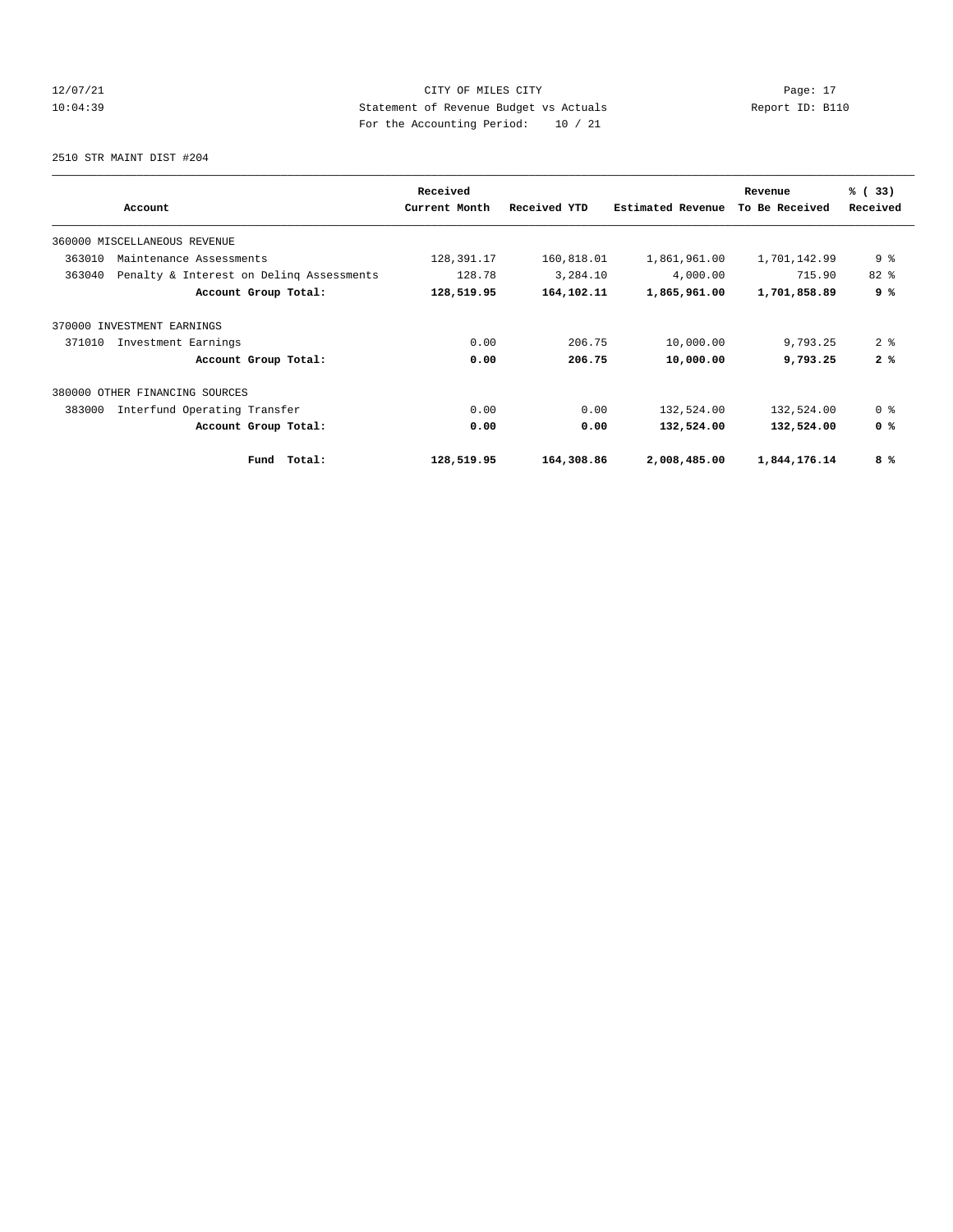## 12/07/21 CITY OF MILES CITY Page: 18 10:04:39 Statement of Revenue Budget vs Actuals Report ID: B110 For the Accounting Period: 10 / 21

2520 STR MAINT DIST #205

|                                                    | Received      |              |                   | Revenue        | % (33)         |
|----------------------------------------------------|---------------|--------------|-------------------|----------------|----------------|
| Account                                            | Current Month | Received YTD | Estimated Revenue | To Be Received | Received       |
| 360000 MISCELLANEOUS REVENUE                       |               |              |                   |                |                |
| 363010<br>Maintenance Assessments                  | 16,172.51     | 24,618.32    | 262,927.00        | 238,308.68     | 9 <sup>°</sup> |
| 363040<br>Penalty & Interest on Deling Assessments | 164.77        | 1,038.06     | 1,000.00          | $-38.06$       | $104$ %        |
| Account Group Total:                               | 16,337.28     | 25,656.38    | 263,927.00        | 238,270.62     | $10*$          |
| 370000 INVESTMENT EARNINGS                         |               |              |                   |                |                |
| 371010<br>Investment Earnings                      | 0.00          | 130.70       | 4,000.00          | 3,869.30       | 3 <sup>8</sup> |
| Account Group Total:                               | 0.00          | 130.70       | 4,000.00          | 3,869.30       | 3%             |
| 380000 OTHER FINANCING SOURCES                     |               |              |                   |                |                |
| 383000<br>Interfund Operating Transfer             | 0.00          | 0.00         | 33,131.00         | 33,131.00      | 0 <sup>8</sup> |
| Account Group Total:                               | 0.00          | 0.00         | 33,131.00         | 33,131.00      | 0 <sup>8</sup> |
| Total:<br>Fund                                     | 16,337.28     | 25,787.08    | 301,058.00        | 275,270.92     | 9 %            |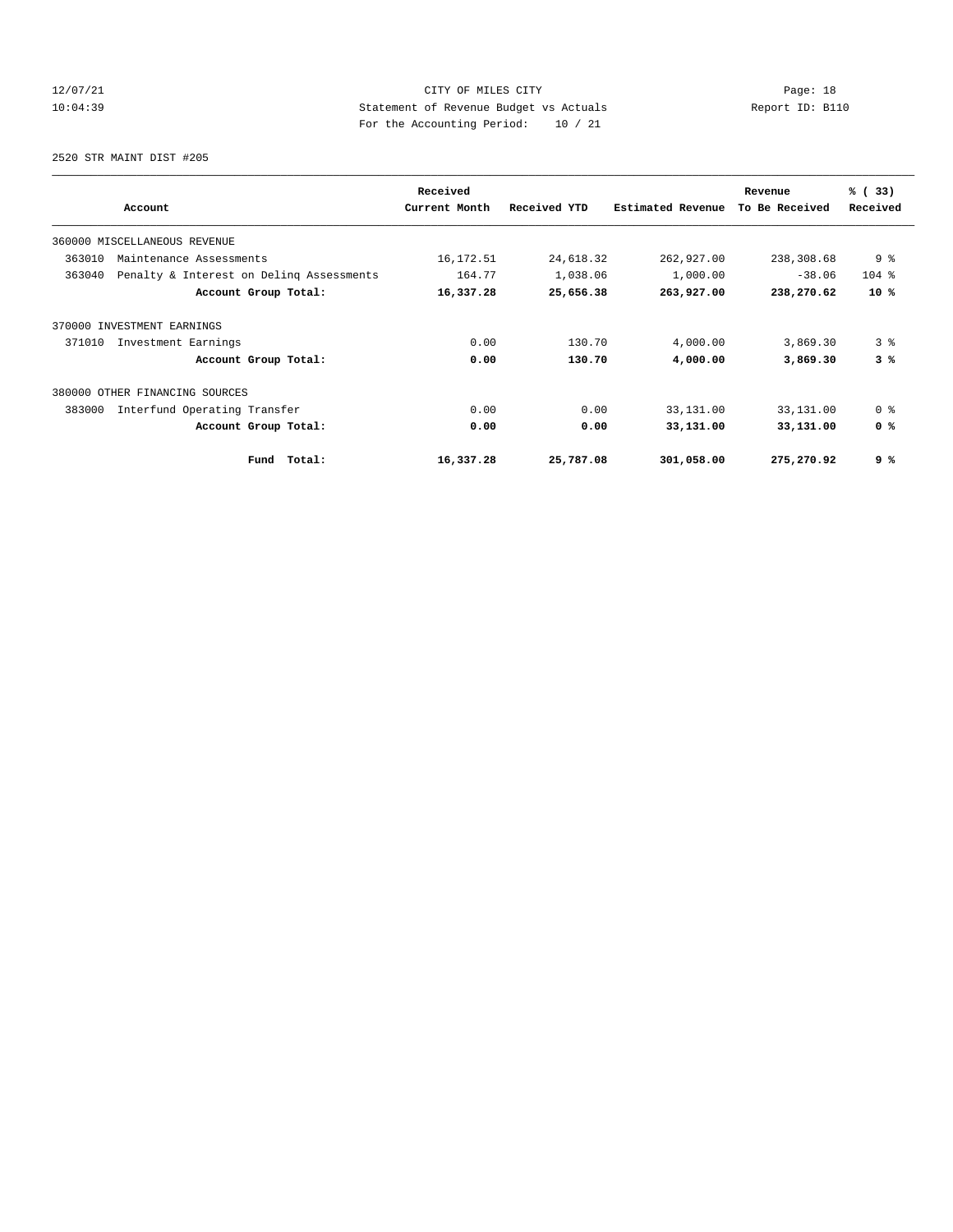## 12/07/21 CITY OF MILES CITY Page: 19 10:04:39 Statement of Revenue Budget vs Actuals Report ID: B110 For the Accounting Period: 10 / 21

2540 STR MAINT DIST#207-(MILESTOWN ESTATES)

|        | Received                                 |               |              |                   | Revenue        | % (33)          |
|--------|------------------------------------------|---------------|--------------|-------------------|----------------|-----------------|
|        | Account                                  | Current Month | Received YTD | Estimated Revenue | To Be Received | Received        |
|        | 360000 MISCELLANEOUS REVENUE             |               |              |                   |                |                 |
| 363010 | Maintenance Assessments                  | 233.33        | 602.61       | 5,237.00          | 4,634.39       | $12*$           |
| 363040 | Penalty & Interest on Deling Assessments | 0.00          | 33.69        | 0.00              | $-33.69$       | $***$ $\approx$ |
|        | Account Group Total:                     | 233.33        | 636.30       | 5,237.00          | 4,600.70       | $12*$           |
|        | 370000 INVESTMENT EARNINGS               |               |              |                   |                |                 |
| 371010 | Investment Earnings                      | 0.00          | 2.22         | 100.00            | 97.78          | 2 <sup>8</sup>  |
|        | Account Group Total:                     | 0.00          | 2.22         | 100.00            | 97.78          | 2%              |
|        | Total:<br>Fund                           | 233.33        | 638.52       | 5,337.00          | 4,698.48       | $12*$           |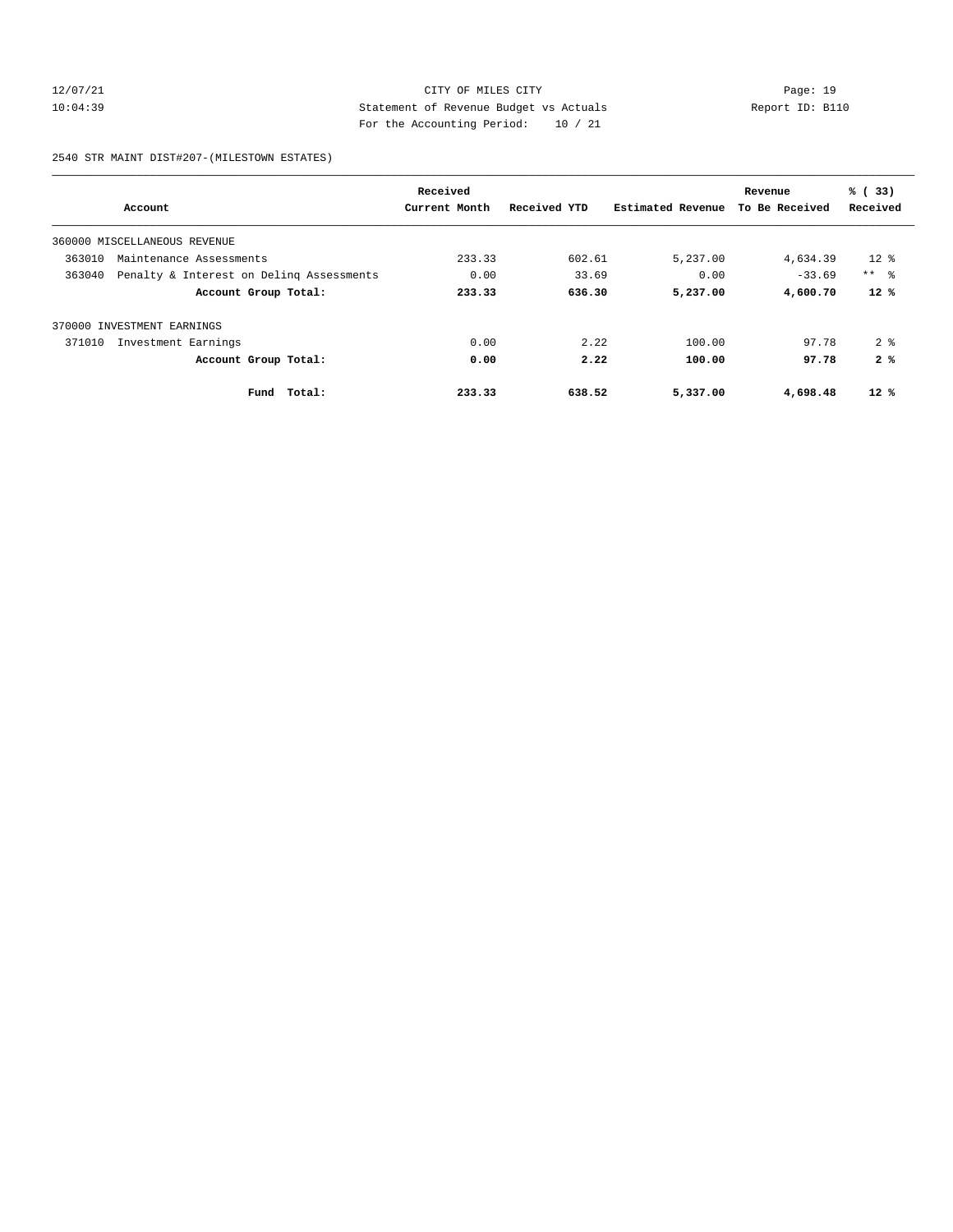## 12/07/21 CITY OF MILES CITY Page: 20 10:04:39 Statement of Revenue Budget vs Actuals Report ID: B110 For the Accounting Period: 10 / 21

#### 2701 Fire Grants

|        |                                   | Received      |              |                   | Revenue        | % (33)         |
|--------|-----------------------------------|---------------|--------------|-------------------|----------------|----------------|
|        | Account                           | Current Month | Received YTD | Estimated Revenue | To Be Received | Received       |
|        | 330000 INTERGOVERNMENTAL REVENUES |               |              |                   |                |                |
| 331113 | FEMA -Projects                    | 0.00          | 0.00         | 300,000.00        | 300,000.00     | 0 <sup>8</sup> |
|        | Account Group Total:              | 0.00          | 0.00         | 300,000.00        | 300,000.00     | 0 <sup>8</sup> |
|        | 360000 MISCELLANEOUS REVENUE      |               |              |                   |                |                |
| 362020 | MISC REVENUE                      | 0.00          | 0.00         | 25,000.00         | 25,000.00      | 0 <sup>8</sup> |
| 365040 | DONATIONS-FIRE/AMB                | 0.00          | 0.00         | 350.00            | 350.00         | 0 <sup>8</sup> |
| 367000 | Sale of Junk or Salvage           | 0.00          | 0.00         | 1,000.00          | 1,000.00       | 0 <sup>8</sup> |
|        | Account Group Total:              | 0.00          | 0.00         | 26,350.00         | 26,350.00      | 0 <sup>8</sup> |
|        | Total:<br>Fund                    | 0.00          | 0.00         | 326,350.00        | 326,350.00     | 0 <sup>8</sup> |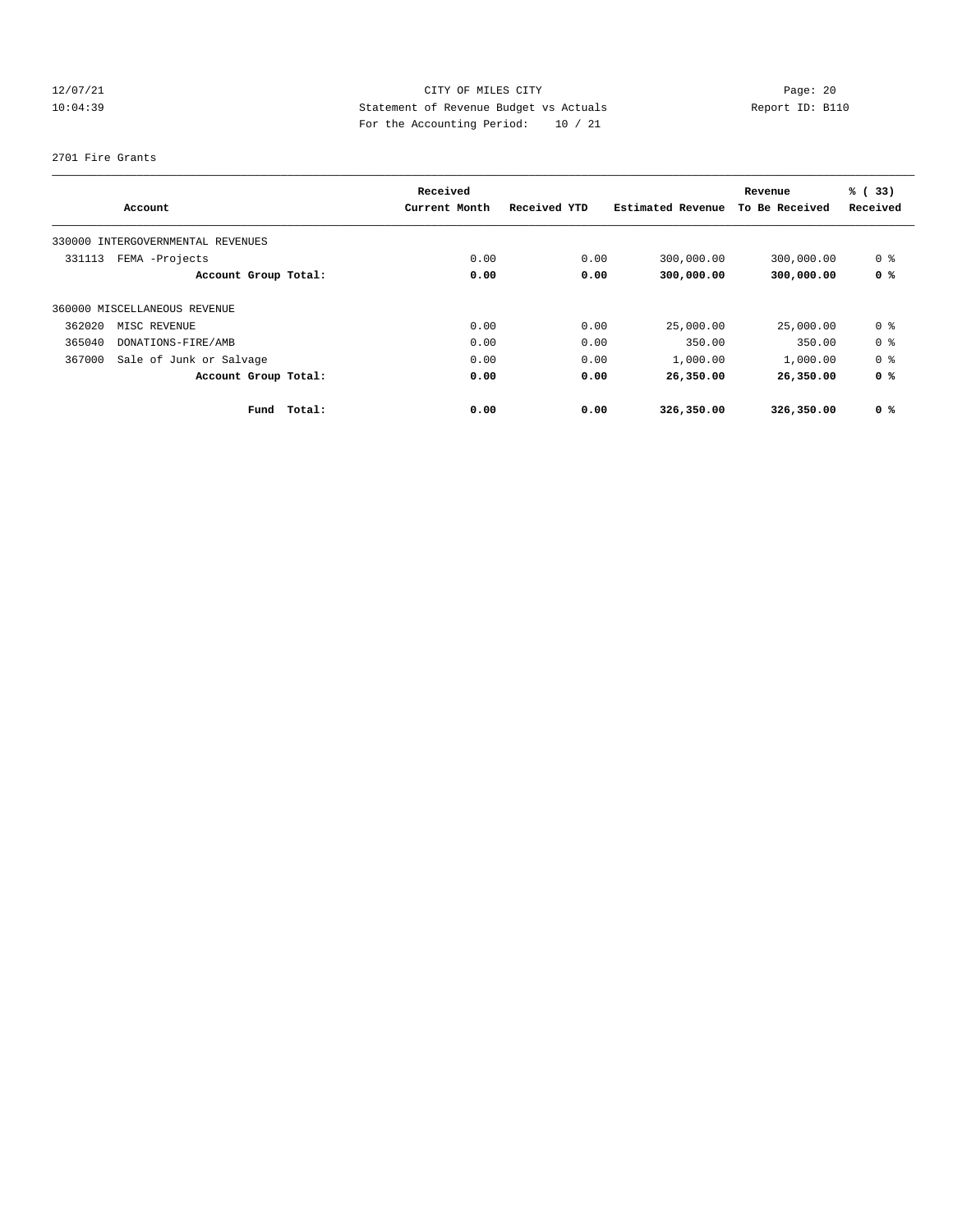12/07/21 CITY OF MILES CITY Page: 21 10:04:39 Statement of Revenue Budget vs Actuals Report ID: B110 For the Accounting Period: 10 / 21

2820 GAS TAX

|                                      | Received      |              |                   | Revenue        | % (33)   |
|--------------------------------------|---------------|--------------|-------------------|----------------|----------|
| Account                              | Current Month | Received YTD | Estimated Revenue | To Be Received | Received |
| 330000 INTERGOVERNMENTAL REVENUES    |               |              |                   |                |          |
| Gasoline Tax Apportionment<br>335040 | 14,011.80     | 56,047.18    | 168,142.00        | 112,094.82     | 338      |
| Account Group Total:                 | 14,011.80     | 56,047.18    | 168,142.00        | 112,094.82     | 33%      |
| Total:<br>Fund                       | 14,011.80     | 56,047.18    | 168,142.00        | 112,094.82     | 33%      |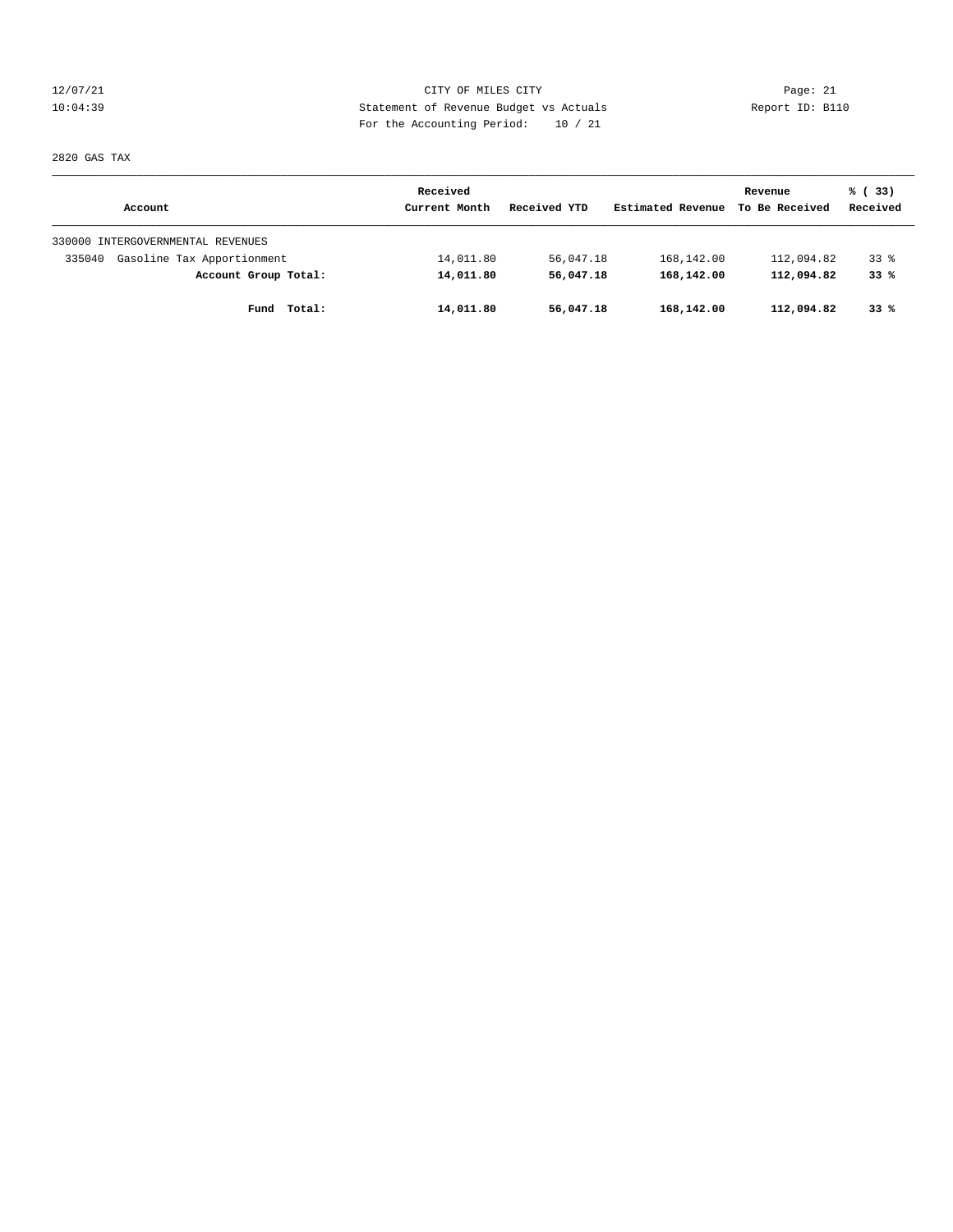## 12/07/21 CITY OF MILES CITY Page: 22 10:04:39 Statement of Revenue Budget vs Actuals Report ID: B110 For the Accounting Period: 10 / 21

2821 HB473- Fuel Tax

|                                        | Received      |              |                   | Revenue        | % (33)   |
|----------------------------------------|---------------|--------------|-------------------|----------------|----------|
| Account                                | Current Month | Received YTD | Estimated Revenue | To Be Received | Received |
| 330000 INTERGOVERNMENTAL REVENUES      |               |              |                   |                |          |
| 335041<br>HB473                        | 0.00          | 0.00         | 200,000.00        | 200,000.00     | 0 %      |
| Account Group Total:                   | 0.00          | 0.00         | 200,000.00        | 200,000.00     | 0 %      |
| 380000 OTHER FINANCING SOURCES         |               |              |                   |                |          |
| 383000<br>Interfund Operating Transfer | 0.00          | 0.00         | 10,000.00         | 10,000.00      | 0 %      |
| Account Group Total:                   | 0.00          | 0.00         | 10,000.00         | 10,000.00      | 0 %      |
| Fund<br>Total:                         | 0.00          | 0.00         | 210,000.00        | 210,000.00     | 0 %      |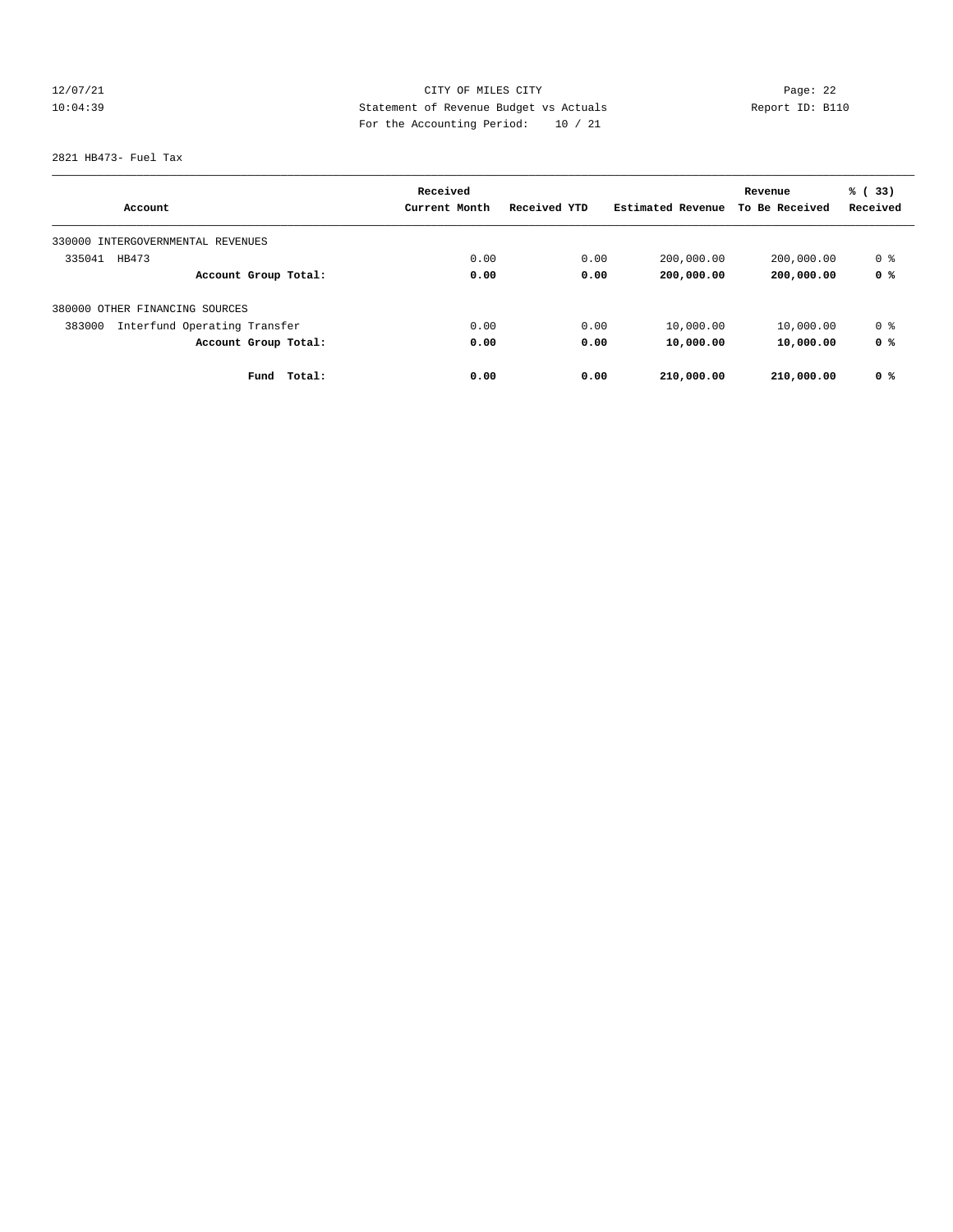## 12/07/21 CITY OF MILES CITY Page: 23 10:04:39 Statement of Revenue Budget vs Actuals Report ID: B110 For the Accounting Period: 10 / 21

2850 Southeastern Montana Dispatch-911

|                                   | Received      |              |                   | Revenue        | % (33)              |
|-----------------------------------|---------------|--------------|-------------------|----------------|---------------------|
| Account                           | Current Month | Received YTD | Estimated Revenue | To Be Received | Received            |
| 330000 INTERGOVERNMENTAL REVENUES |               |              |                   |                |                     |
| 335080<br>Basic 911 Funds         | 0.00          | 120,305.03   | 699,667.00        | 579,361.97     | $17*$               |
| Account Group Total:              | 0.00          | 120,305.03   | 699,667.00        | 579,361.97     | 17%                 |
| 370000 INVESTMENT EARNINGS        |               |              |                   |                |                     |
| 371010<br>Investment Earnings     | 0.00          | 83.94        | 0.00              | $-83.94$       | $***$ $\frac{6}{5}$ |
| Account Group Total:              | 0.00          | 83.94        | 0.00              | $-83.94$       | $***$ %             |
| Total:<br>Fund                    | 0.00          | 120,388.97   | 699,667.00        | 579,278.03     | 17%                 |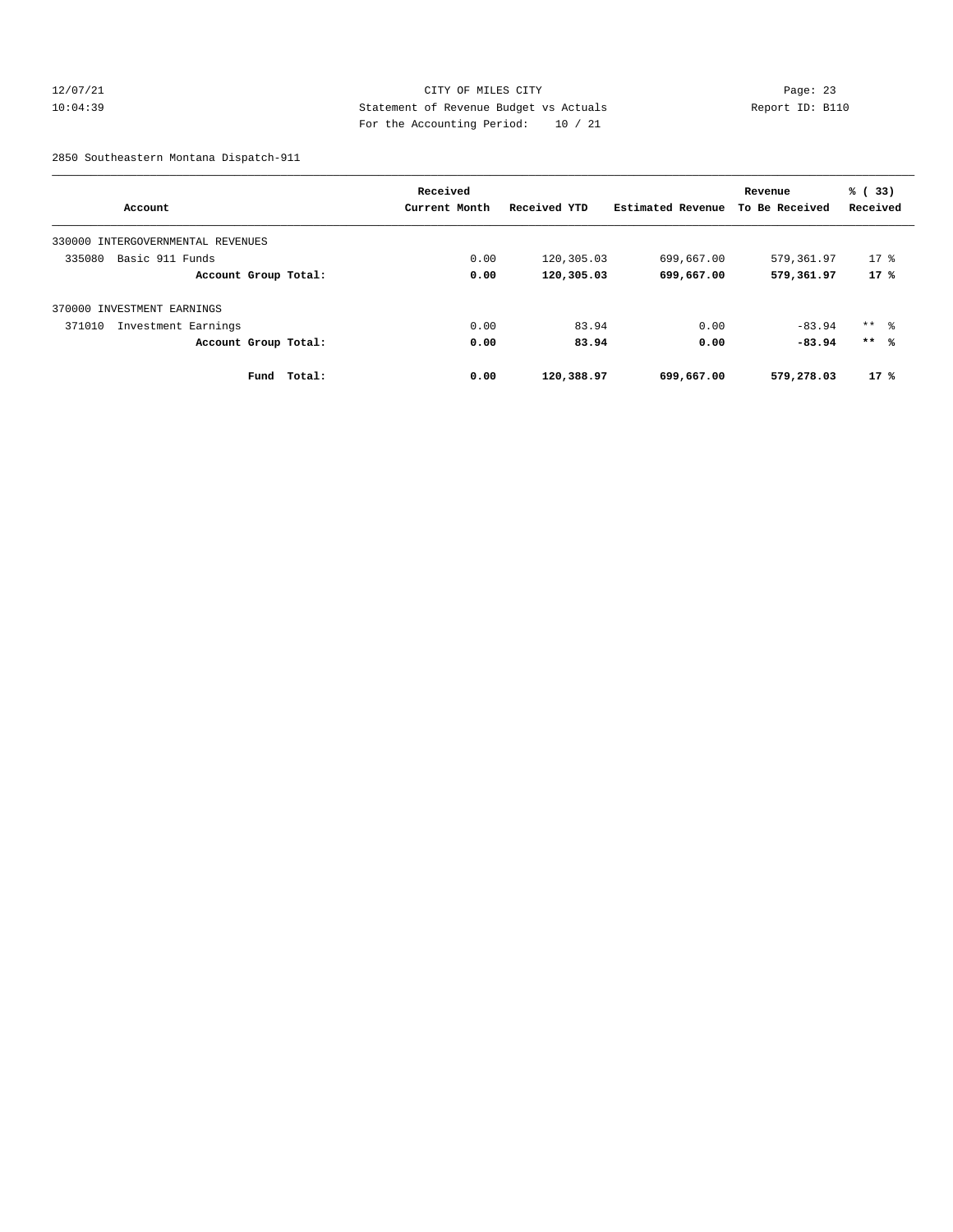## 12/07/21 CITY OF MILES CITY Page: 24 10:04:39 Statement of Revenue Budget vs Actuals Report ID: B110 For the Accounting Period: 10 / 21

2880 LIBRARY GRANTS

|                                             |        | Received      |              |                          | Revenue        | % (33)         |
|---------------------------------------------|--------|---------------|--------------|--------------------------|----------------|----------------|
| Account                                     |        | Current Month | Received YTD | <b>Estimated Revenue</b> | To Be Received | Received       |
| 330000 INTERGOVERNMENTAL REVENUES           |        |               |              |                          |                |                |
| Library - State Aid<br>334100               |        | 0.00          | 0.00         | 5,399.00                 | 5,399.00       | 0 <sup>8</sup> |
| 334105<br>Sagebrush Fed/Coal Sev Tax        |        | 0.00          | $-1,924.23$  | 4,806.00                 | 6,730.23       | $-40$ %        |
| Humanities Montana Grant<br>334107          |        | 0.00          | 0.00         | 1,000.00                 | 1,000.00       | 0 <sup>8</sup> |
| Account Group Total:                        |        | 0.00          | $-1,924.23$  | 11,205.00                | 13,129.23      | $-17$ %        |
| 340000 Charges for Services                 |        |               |              |                          |                |                |
| 346073<br>One Time Endowments               |        | 0.00          | 0.00         | 1,000.00                 | 1,000.00       | 0 <sup>8</sup> |
| Account Group Total:                        |        | 0.00          | 0.00         | 1,000.00                 | 1,000.00       | 0 <sup>8</sup> |
| 360000 MISCELLANEOUS REVENUE                |        |               |              |                          |                |                |
| Donation-Library Board of Trustee<br>365035 |        | 690.00        | 1,658.26     | 1,500.00                 | $-158.26$      | $111$ $%$      |
| Account Group Total:                        |        | 690.00        | 1,658.26     | 1,500.00                 | $-158.26$      | 111 %          |
| Fund                                        | Total: | 690.00        | $-265.97$    | 13,705.00                | 13,970.97      | $-2$ %         |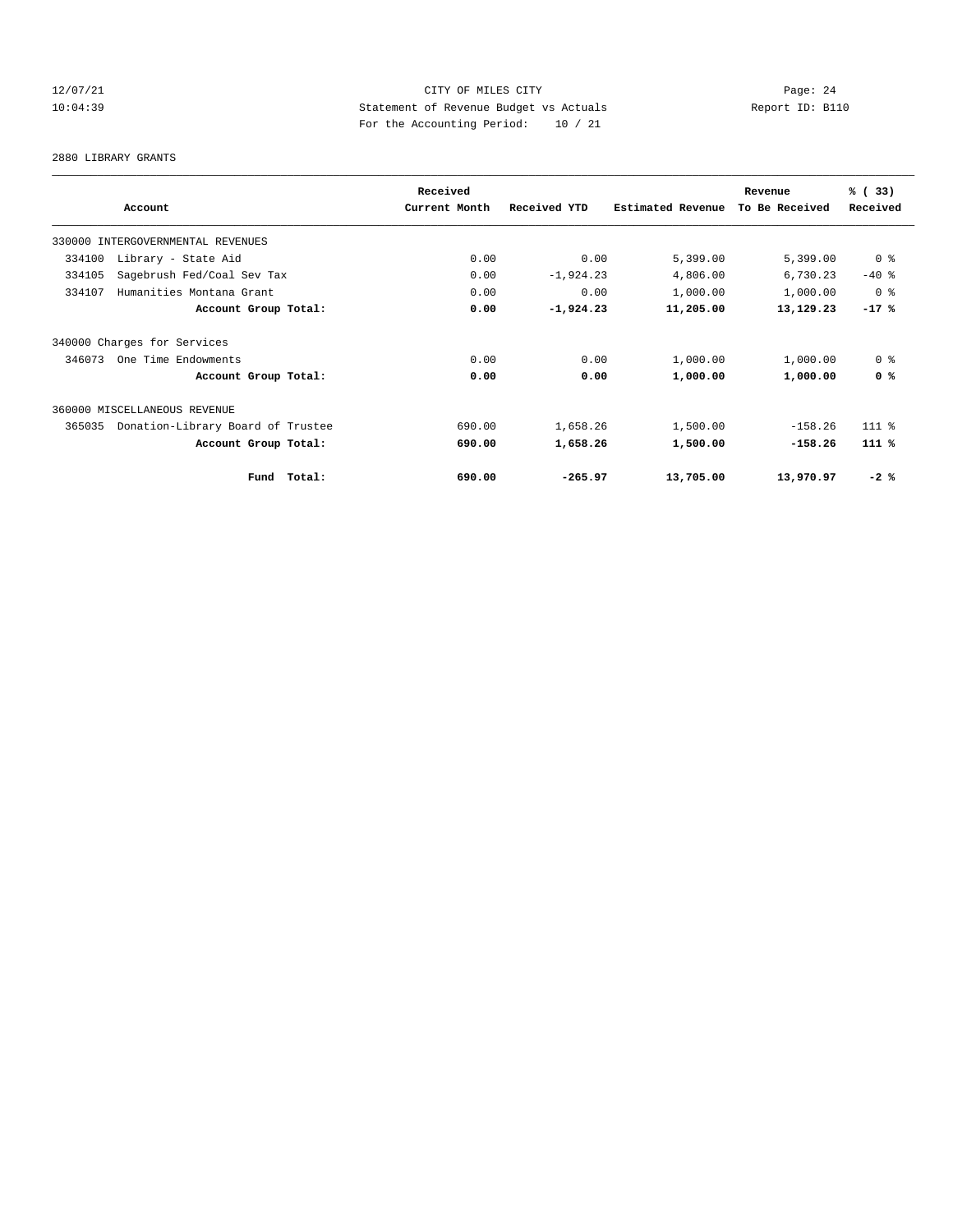## 12/07/21 CITY OF MILES CITY Page: 25 10:04:39 Statement of Revenue Budget vs Actuals Report ID: B110 For the Accounting Period: 10 / 21

2935 Historic Preservation

|                                      |        | Received      |              |                   | Revenue        | % (33)         |
|--------------------------------------|--------|---------------|--------------|-------------------|----------------|----------------|
| Account                              |        | Current Month | Received YTD | Estimated Revenue | To Be Received | Received       |
| INTERGOVERNMENTAL REVENUES<br>330000 |        |               |              |                   |                |                |
| 334000<br>State Grants               |        | 0.00          | 0.00         | 84,480.00         | 84,480.00      | 0 %            |
| Account Group Total:                 |        | 0.00          | 0.00         | 84,480.00         | 84,480.00      | 0 %            |
| 360000 MISCELLANEOUS REVENUE         |        |               |              |                   |                |                |
| 362020<br>MISC REVENUE               |        | 0.00          | 108.59       | 2,000.00          | 1,891.41       | 5 <sup>°</sup> |
| Account Group Total:                 |        | 0.00          | 108.59       | 2,000.00          | 1,891.41       | 5 %            |
| Fund                                 | Total: | 0.00          | 108.59       | 86,480.00         | 86,371.41      | 0 %            |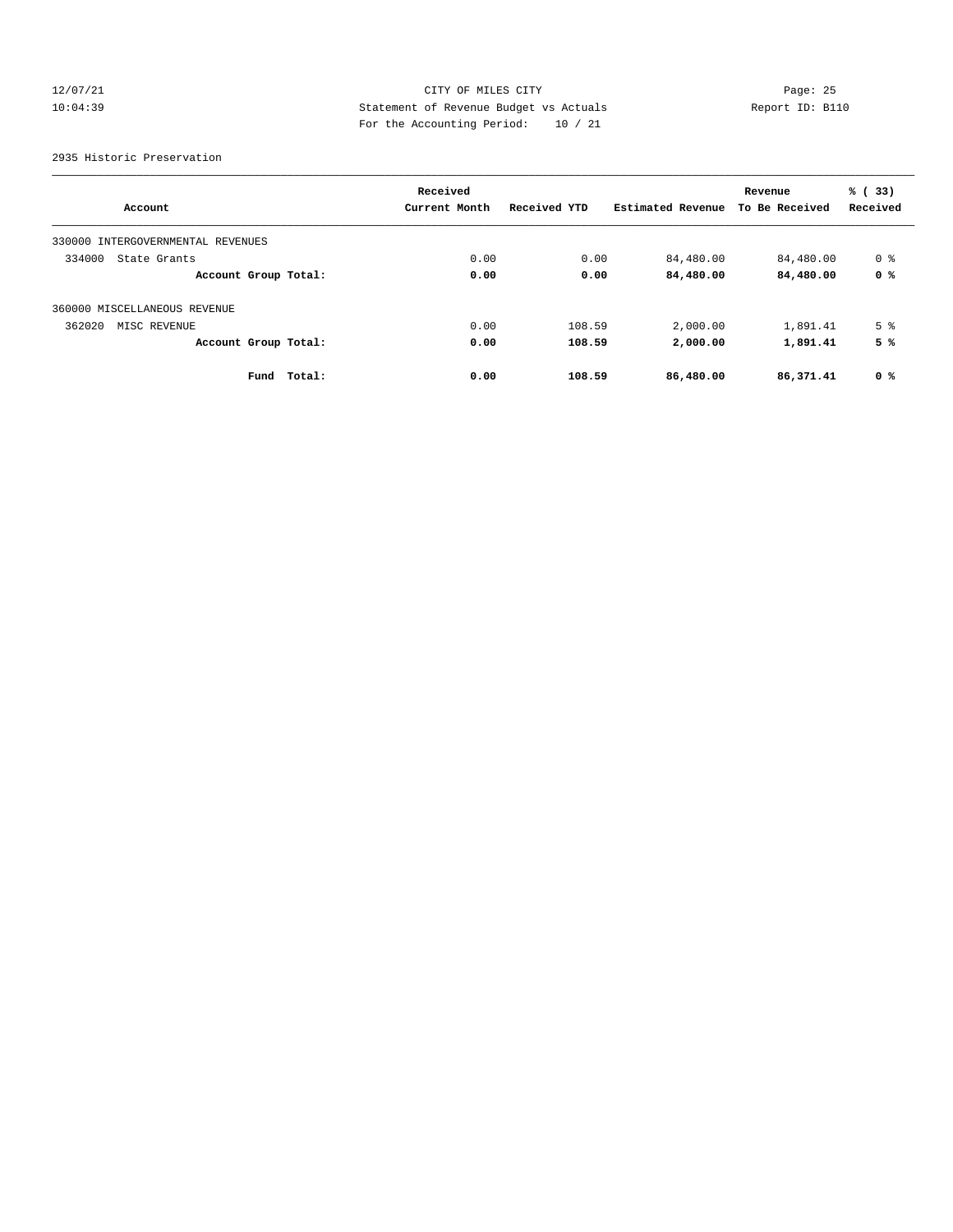#### 12/07/21 CITY OF MILES CITY Page: 26 10:04:39 Statement of Revenue Budget vs Actuals Report ID: B110 For the Accounting Period: 10 / 21

2985 RETIRED SENIOR VOLUNTEER PROG (RSVP)

|        |                                   |        | Received      |              |                          | Revenue        | % (33)         |
|--------|-----------------------------------|--------|---------------|--------------|--------------------------|----------------|----------------|
|        | Account                           |        | Current Month | Received YTD | <b>Estimated Revenue</b> | To Be Received | Received       |
|        | 330000 INTERGOVERNMENTAL REVENUES |        |               |              |                          |                |                |
| 331165 | RSVP FEDERAL GRANTS               |        | 0.00          | 14,455.36    | 86,412.00                | 71,956.64      | $17*$          |
|        | Account Group Total:              |        | 0.00          | 14,455.36    | 86,412.00                | 71,956.64      | $17*$          |
|        | 360000 MISCELLANEOUS REVENUE      |        |               |              |                          |                |                |
| 362020 | MISC REVENUE                      |        | 1,737.20      | 4,186.30     | 24,000.00                | 19,813.70      | $17*$          |
| 362023 | RSVP- Excess/Fund RAISING         |        | 0.00          | 3,500.00     | 16,500.00                | 13,000.00      | $21$ %         |
|        | Account Group Total:              |        | 1,737.20      | 7,686.30     | 40,500.00                | 32,813.70      | $19*$          |
| 370000 | INVESTMENT EARNINGS               |        |               |              |                          |                |                |
| 371010 | Investment Earnings               |        | 0.00          | 1.80         | 200.00                   | 198.20         | 1 <sup>8</sup> |
|        | Account Group Total:              |        | 0.00          | 1.80         | 200.00                   | 198.20         | $1\degree$     |
|        | Fund                              | Total: | 1,737.20      | 22, 143. 46  | 127,112.00               | 104,968.54     | 17%            |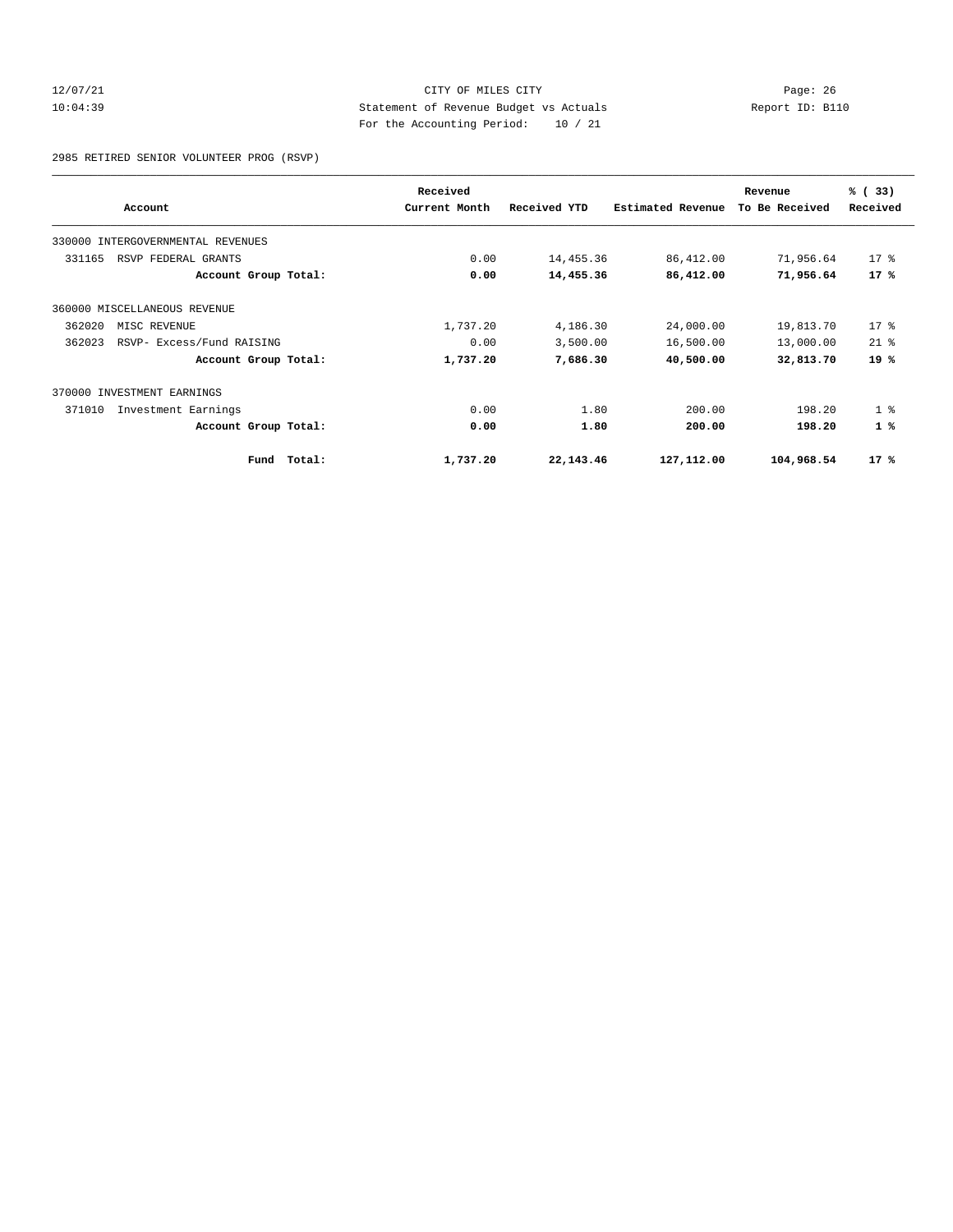12/07/21 CITY OF MILES CITY Page: 27 10:04:39 Statement of Revenue Budget vs Actuals Report ID: B110 For the Accounting Period: 10 / 21

3670 SID 211

|                                                   | Received      |              |                   | Revenue        | % (33)   |
|---------------------------------------------------|---------------|--------------|-------------------|----------------|----------|
| Account                                           | Current Month | Received YTD | Estimated Revenue | To Be Received | Received |
| 360000 MISCELLANEOUS REVENUE                      |               |              |                   |                |          |
| Bond Principal and Interest Assessments<br>363020 | 0.00          | 373.25       | 5,237.00          | 4,863.75       | 7 %      |
| Account Group Total:                              | 0.00          | 373.25       | 5,237.00          | 4,863.75       | 7 %      |
| Fund Total:                                       | 0.00          | 373.25       | 5,237.00          | 4,863.75       | 7 %      |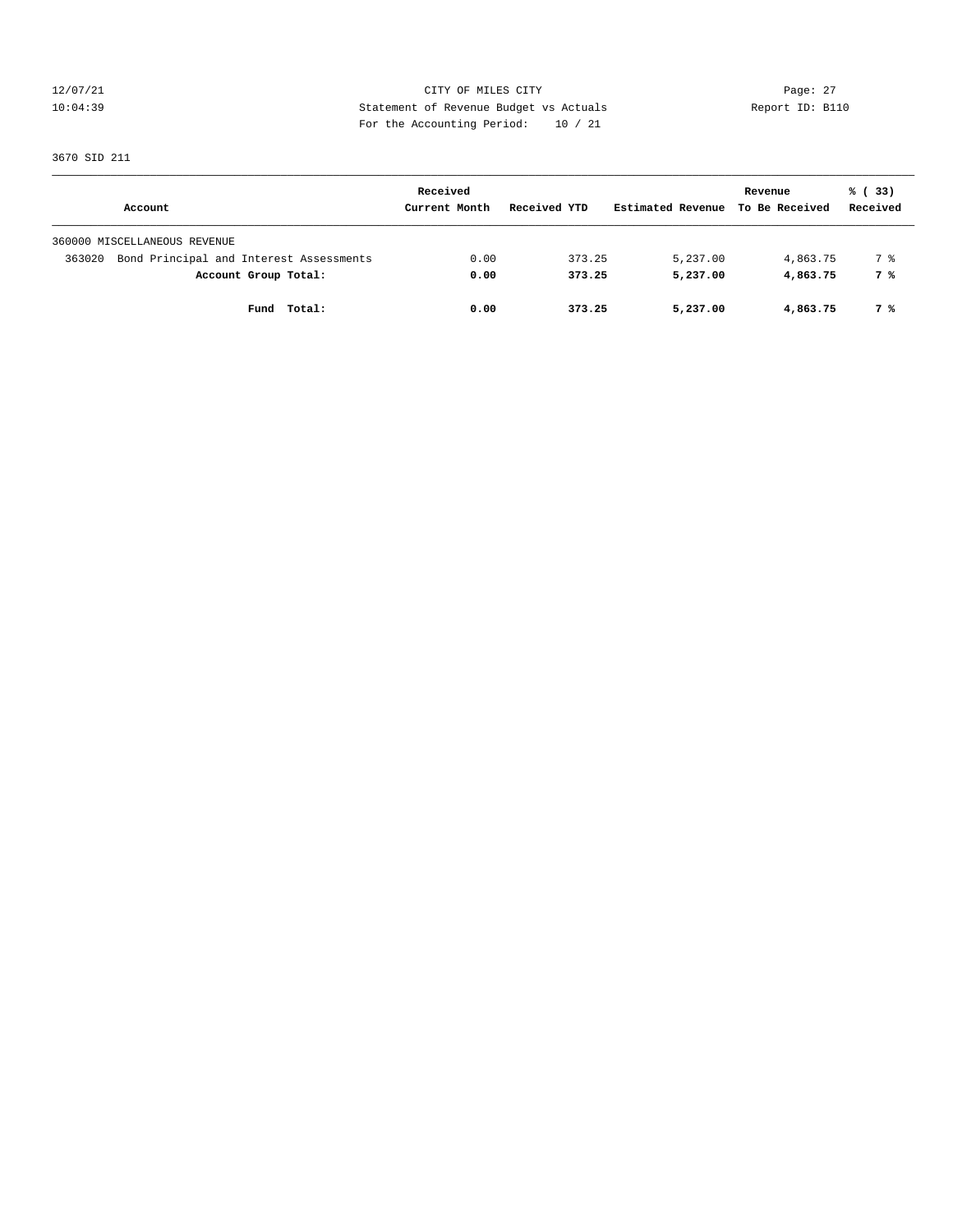#### 12/07/21 CITY OF MILES CITY Page: 28 10:04:39 Statement of Revenue Budget vs Actuals Report ID: B110 For the Accounting Period: 10 / 21

4000 General Fund Capitol Improvement Fund

|                                        | Received      |              |                   | Revenue        | % (33)              |
|----------------------------------------|---------------|--------------|-------------------|----------------|---------------------|
| Account                                | Current Month | Received YTD | Estimated Revenue | To Be Received | Received            |
| INVESTMENT EARNINGS<br>370000          |               |              |                   |                |                     |
| 371010<br>Investment Earnings          | 0.00          | 6.69         | 0.00              | $-6.69$        | $***$ $\frac{6}{3}$ |
| Account Group Total:                   | 0.00          | 6.69         | 0.00              | $-6.69$        | $***$ %             |
| 380000 OTHER FINANCING SOURCES         |               |              |                   |                |                     |
| Interfund Operating Transfer<br>383000 | 0.00          | 0.00         | 80,000.00         | 80,000.00      | 0 %                 |
| Account Group Total:                   | 0.00          | 0.00         | 80,000.00         | 80,000.00      | 0 %                 |
| Fund<br>Total:                         | 0.00          | 6.69         | 80,000.00         | 79,993.31      | 0 %                 |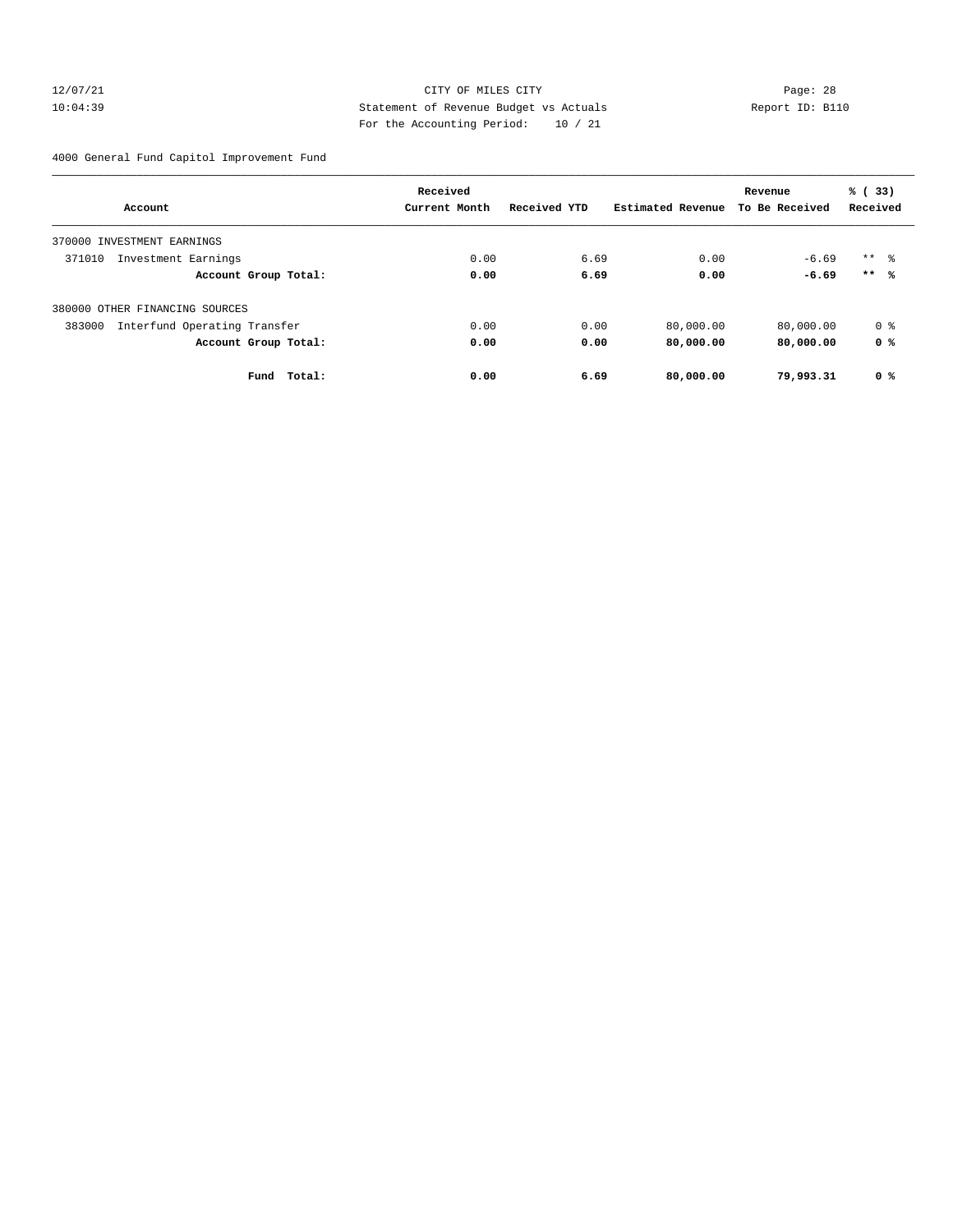#### 12/07/21 CITY OF MILES CITY Page: 29 10:04:39 Statement of Revenue Budget vs Actuals Report ID: B110 For the Accounting Period: 10 / 21

4050 Ambulance Capital Improvement Fund

|                                        | Received      |              |                   | Revenue        | % (33)   |
|----------------------------------------|---------------|--------------|-------------------|----------------|----------|
| Account                                | Current Month | Received YTD | Estimated Revenue | To Be Received | Received |
| 330000 INTERGOVERNMENTAL REVENUES      |               |              |                   |                |          |
| 337000<br>Private Grants               | 0.00          | 0.00         | 350.00            | 350.00         | 0 %      |
| Account Group Total:                   | 0.00          | 0.00         | 350.00            | 350.00         | 0 %      |
| 380000 OTHER FINANCING SOURCES         |               |              |                   |                |          |
| Interfund Operating Transfer<br>383000 | 0.00          | 0.00         | 50,000.00         | 50,000.00      | 0 %      |
| Account Group Total:                   | 0.00          | 0.00         | 50,000.00         | 50,000.00      | 0 %      |
| Fund<br>Total:                         | 0.00          | 0.00         | 50,350.00         | 50,350.00      | 0 %      |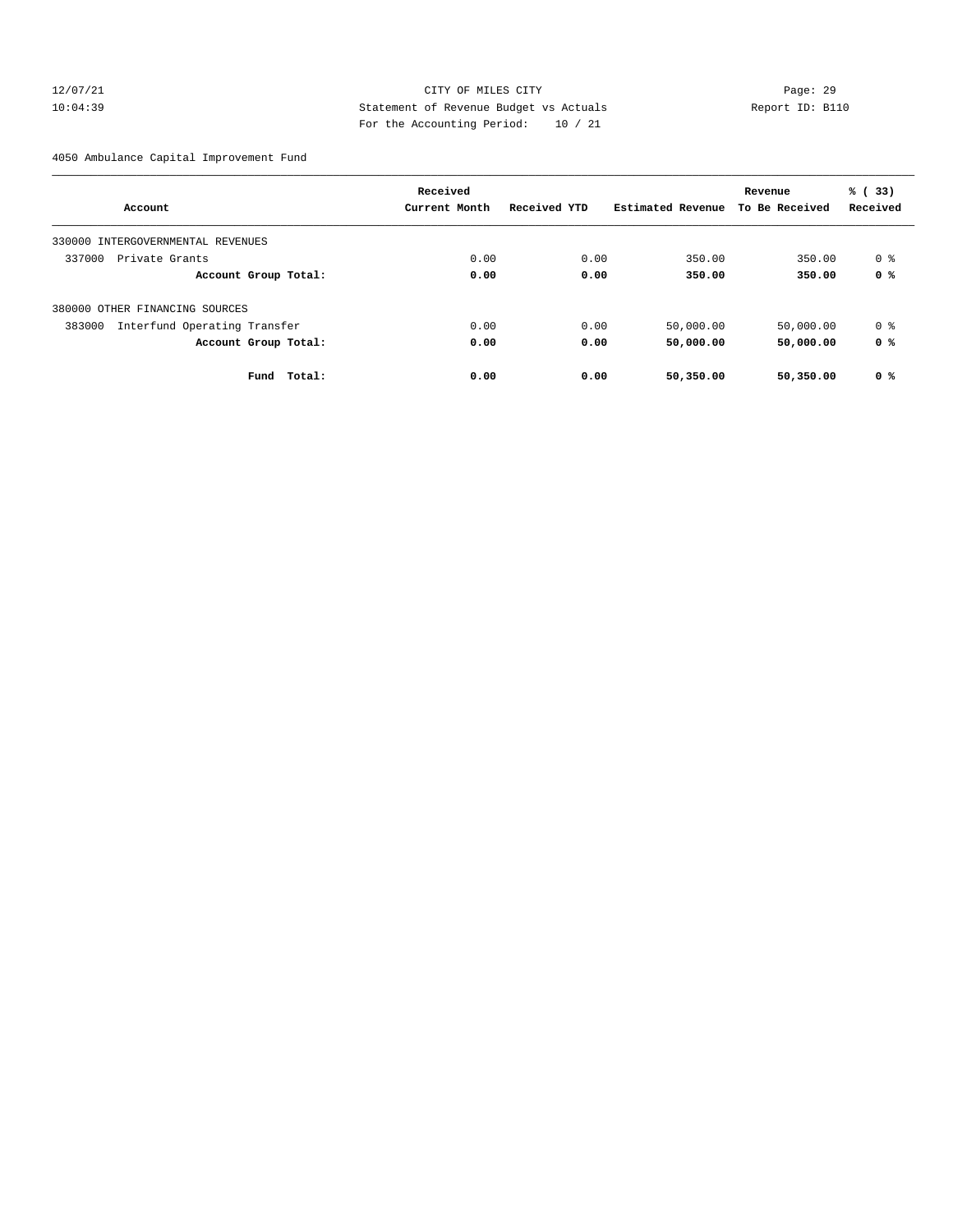## 12/07/21 CITY OF MILES CITY Page: 30 10:04:39 Statement of Revenue Budget vs Actuals Report ID: B110 For the Accounting Period: 10 / 21

4060 CAPITAL IMPROV-PUBLIC WORKS

|        |                                    | Received      |              |                   | Revenue        | % (33)         |
|--------|------------------------------------|---------------|--------------|-------------------|----------------|----------------|
|        | Account                            | Current Month | Received YTD | Estimated Revenue | To Be Received | Received       |
|        | 320000 LICENSES AND PERMITS        |               |              |                   |                |                |
| 323040 | Other Miscellaneous Permits        | 300.00        | 1,050.00     | 4,200.00          | 3,150.00       | 25%            |
|        | Account Group Total:               | 300.00        | 1,050.00     | 4,200.00          | 3,150.00       | 25%            |
|        | 340000 Charges for Services        |               |              |                   |                |                |
| 343014 | Street Cleaning                    | 0.00          | 10,800.00    | 10,800.00         | 0.00           | $100*$         |
| 343016 | Prkg Vio/Off Str-Impnd Fees        | 0.00          | 0.00         | 50.00             | 50.00          | 0 <sup>8</sup> |
| 343018 | Sale of Street & Roadway Materials | 0.00          | 0.00         | 1,000.00          | 1,000.00       | 0 <sup>8</sup> |
|        | Account Group Total:               | 0.00          | 10,800.00    | 11,850.00         | 1,050.00       | 91%            |
|        | 370000 INVESTMENT EARNINGS         |               |              |                   |                |                |
| 371010 | Investment Earnings                | 0.00          | 55.24        | 6,500.00          | 6,444.76       | 1 <sup>8</sup> |
|        | Account Group Total:               | 0.00          | 55.24        | 6,500.00          | 6,444.76       | $1$ %          |
|        | 380000 OTHER FINANCING SOURCES     |               |              |                   |                |                |
| 383000 | Interfund Operating Transfer       | 0.00          | 0.00         | 270,500.00        | 270,500.00     | 0 <sup>8</sup> |
|        | Account Group Total:               | 0.00          | 0.00         | 270,500.00        | 270,500.00     | 0 <sup>8</sup> |
|        | Total:<br>Fund                     | 300.00        | 11,905.24    | 293,050.00        | 281,144.76     | 4%             |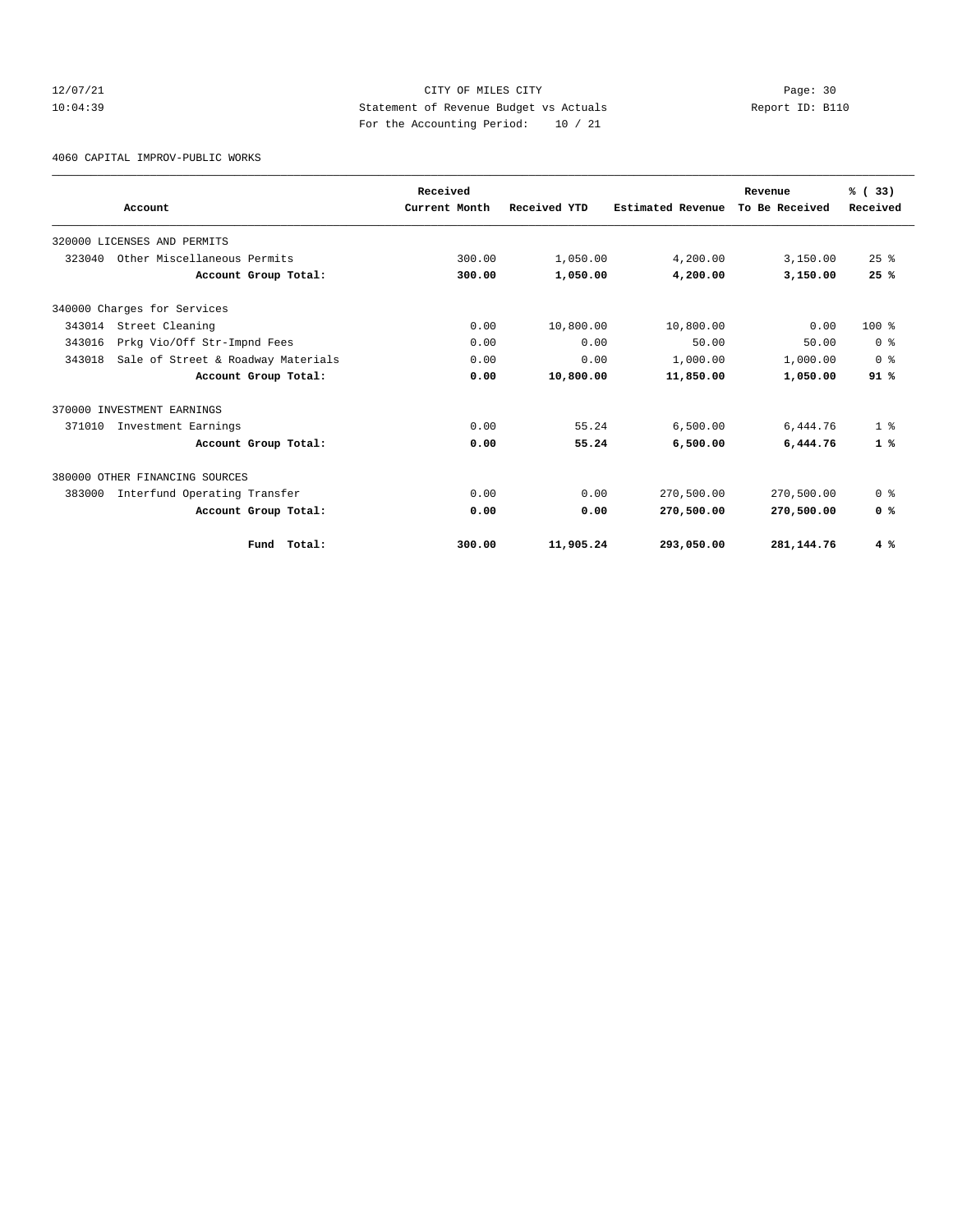## 12/07/21 CITY OF MILES CITY Page: 31 10:04:39 Statement of Revenue Budget vs Actuals Report ID: B110 For the Accounting Period: 10 / 21

#### 5210 WATER UTILITY

|        | Account                             |             | Received<br>Current Month | Received YTD | Estimated Revenue | Revenue<br>To Be Received | % (33)<br>Received |
|--------|-------------------------------------|-------------|---------------------------|--------------|-------------------|---------------------------|--------------------|
|        | 340000 Charges for Services         |             |                           |              |                   |                           |                    |
| 343021 | Metered Water Sales                 |             | 185,564.17                | 953, 434.86  | 2,069,355.00      | 1, 115, 920.14            | 46%                |
| 343022 | Unmetered Water Sales/Chrgoffs      |             | 0.00                      | 0.00         | 750.00            | 750.00                    | 0 <sup>8</sup>     |
| 343023 | Bulk Water Sales                    |             | 885.31                    | 3,208.59     | 10,000.00         | 6,791.41                  | 328                |
| 343024 | Sales of Water Materials & Supplies |             | 0.00                      | 60.00        | 0.00              | $-60.00$                  | $***$ $ -$         |
| 343025 | Hookup Fee                          |             | 1,200.00                  | 3,075.00     | 3,000.00          | $-75.00$                  | 103 <sub>8</sub>   |
| 343026 | Water Install/Tap Chrgs/Labor       |             | 150.00                    | 1,117.51     | 5,000.00          | 3,882.49                  | $22$ $%$           |
| 343027 | Chg for Wtr Dept. Serv              |             | 3,552.50                  | 5,340.15     | 20,000.00         | 14,659.85                 | $27$ $%$           |
| 343029 | Curb Stop Replacement Fee           |             | 3,689.00                  | 14,805.40    | 43,000.00         | 28,194.60                 | $34$ $%$           |
|        | Account Group Total:                |             | 195,040.98                | 981,041.51   | 2,151,105.00      | 1,170,063.49              | 46%                |
|        | 360000 MISCELLANEOUS REVENUE        |             |                           |              |                   |                           |                    |
| 362020 | MISC REVENUE                        |             | 0.00                      | $-79.53$     | 0.00              | 79.53                     | $***$ $ -$         |
|        | Account Group Total:                |             | 0.00                      | $-79.53$     | 0.00              | 79.53                     | $***$ %            |
|        | 370000 INVESTMENT EARNINGS          |             |                           |              |                   |                           |                    |
| 371010 | Investment Earnings                 |             | 0.00                      | 2,745.89     | 20,000.00         | 17,254.11                 | $14*$              |
|        | Account Group Total:                |             | 0.00                      | 2,745.89     | 20,000.00         | 17,254.11                 | $14*$              |
|        | 380000 OTHER FINANCING SOURCES      |             |                           |              |                   |                           |                    |
| 383000 | Interfund Operating Transfer        |             | 0.00                      | 0.00         | 200,000.00        | 200,000.00                | 0 <sup>8</sup>     |
|        | Account Group Total:                |             | 0.00                      | 0.00         | 200,000.00        | 200,000.00                | 0 <sup>8</sup>     |
|        |                                     | Fund Total: | 195,040.98                | 983,707.87   | 2,371,105.00      | 1,387,397.13              | $41*$              |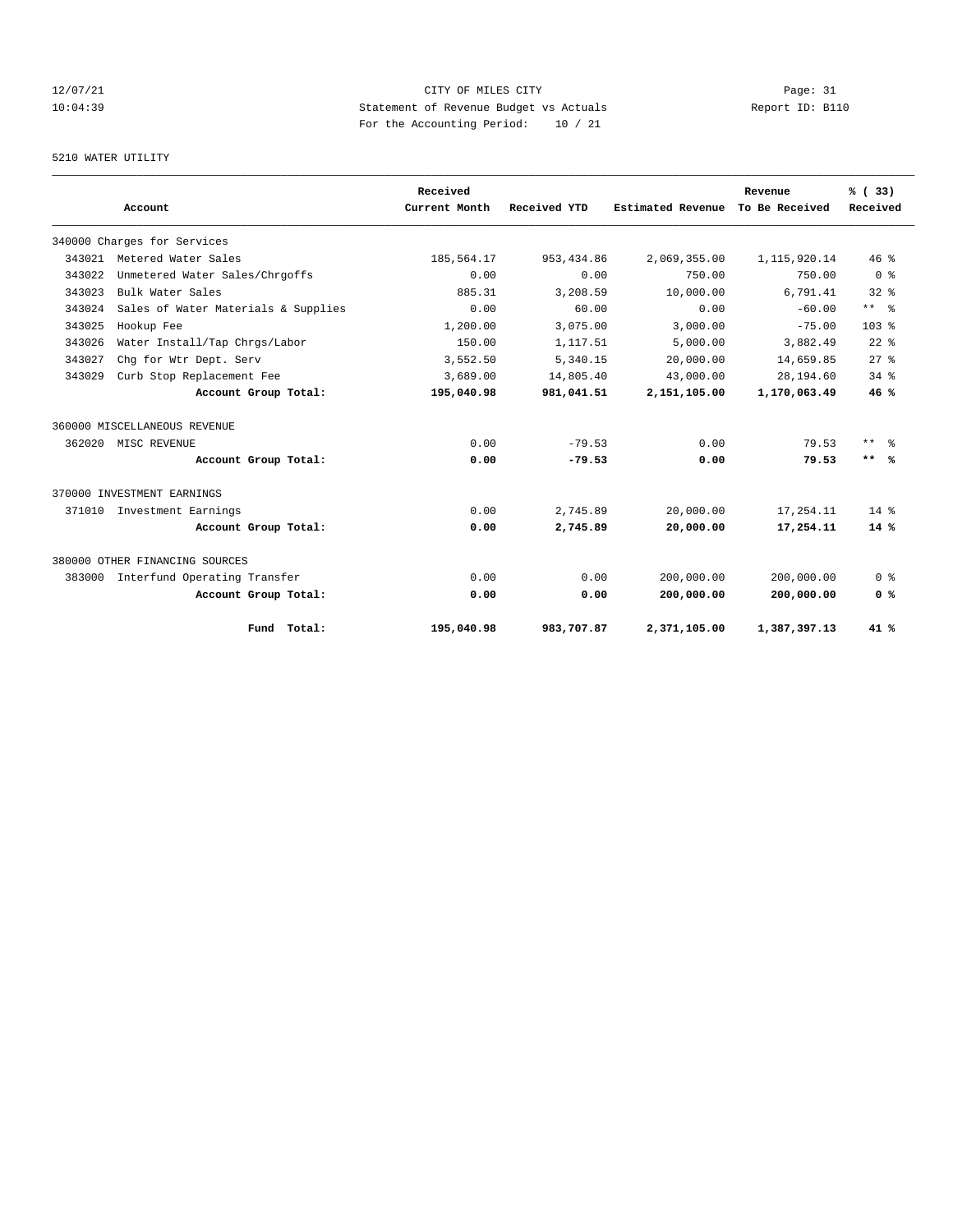## 12/07/21 CITY OF MILES CITY Page: 32 10:04:39 Statement of Revenue Budget vs Actuals Report ID: B110 For the Accounting Period: 10 / 21

#### 5310 SEWER UTILITY

|        |                                      |                      | Received      |              |                   | Revenue        | % (33)          |
|--------|--------------------------------------|----------------------|---------------|--------------|-------------------|----------------|-----------------|
|        | Account                              |                      | Current Month | Received YTD | Estimated Revenue | To Be Received | Received        |
|        | 330000 INTERGOVERNMENTAL REVENUES    |                      |               |              |                   |                |                 |
| 331041 | Economic Development Act-Water Study |                      | 0.00          | 0.00         | 3,950,000.00      | 3,950,000.00   | 0 <sup>8</sup>  |
|        |                                      | Account Group Total: | 0.00          | 0.00         | 3,950,000.00      | 3,950,000.00   | 0 %             |
|        | 340000 Charges for Services          |                      |               |              |                   |                |                 |
| 341075 | Serv/Cnty-Interlocal Agmt            |                      | 0.00          | 382.50       | 1,500.00          | 1,117.50       | $26*$           |
| 343031 | Sewer Service Charges                |                      | 168,573.11    | 679,192.81   | 2,061,226.00      | 1,382,033.19   | $33*$           |
| 343032 | Sewer Installation Charges/Chrgoffs  |                      | 0.00          | 0.00         | 500.00            | 500.00         | 0 <sup>8</sup>  |
| 343033 | Hookup Fee                           |                      | 0.00          | 480.00       | 1,000.00          | 520.00         | $48*$           |
| 343034 | Treatment Facilities Fees            |                      | 45.00         | 535.00       | 5,000.00          | 4,465.00       | 11 <sup>8</sup> |
| 343036 | Miscellaneous Sewer Revenue (Labor)  |                      | 1,104.00      | 5,288.79     | 10,000.00         | 4,711.21       | 53%             |
| 343037 | Baker Road Etc.                      |                      | 1,256.12      | 4,973.92     | 16,000.00         | 11,026.08      | 31.8            |
|        |                                      | Account Group Total: | 170,978.23    | 690,853.02   | 2,095,226.00      | 1,404,372.98   | 33%             |
|        | 360000 MISCELLANEOUS REVENUE         |                      |               |              |                   |                |                 |
| 361010 | Land Rental                          |                      | 0.00          | 2,873.90     | 2,900.00          | 26.10          | $99*$           |
| 362020 | MISC REVENUE                         |                      | 0.00          | $-74.29$     | 0.00              | 74.29          | $***$ $%$       |
|        |                                      | Account Group Total: | 0.00          | 2,799.61     | 2,900.00          | 100.39         | 97%             |
|        | 370000 INVESTMENT EARNINGS           |                      |               |              |                   |                |                 |
| 371010 | Investment Earnings                  |                      | 0.00          | 1,994.89     | 20,000.00         | 18,005.11      | $10*$           |
|        |                                      | Account Group Total: | 0.00          | 1,994.89     | 20,000.00         | 18,005.11      | $10*$           |
|        |                                      | Fund Total:          | 170,978.23    | 695,647.52   | 6.068.126.00      | 5,372,478.48   | $11*$           |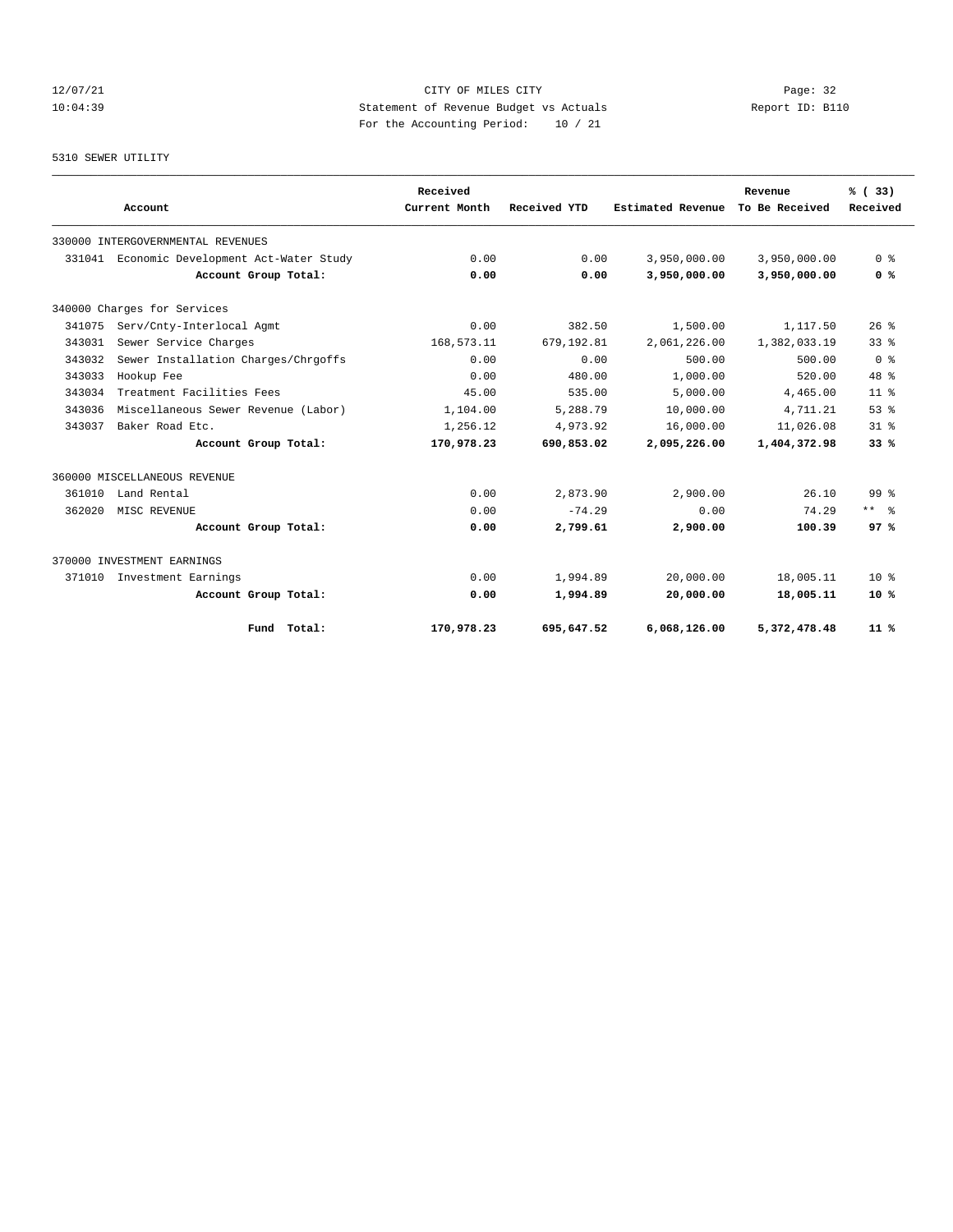## 12/07/21 CITY OF MILES CITY Page: 33 10:04:39 Statement of Revenue Budget vs Actuals Report ID: B110 For the Accounting Period: 10 / 21

5510 AMBULANCE FUND

|              | Account                                | Received<br>Current Month | Received YTD | <b>Estimated Revenue</b> | Revenue<br>To Be Received | % (33)<br>Received |
|--------------|----------------------------------------|---------------------------|--------------|--------------------------|---------------------------|--------------------|
|              |                                        |                           |              |                          |                           |                    |
| 310000 TAXES |                                        |                           |              |                          |                           |                    |
| 311010       | Real Property Taxes                    | 344.63                    | 463.42       | 9,527.00                 | 9,063.58                  | 5 <sup>8</sup>     |
| 311020       | Personal Property Taxes                | 0.00                      | 26.46        | 216.00                   | 189.54                    | $12*$              |
| 312000       | Penalty & Interest on Delinquent Taxes | 1.64                      | 12.46        | 10.00                    | $-2.46$                   | $125$ $%$          |
|              | Account Group Total:                   | 346.27                    | 502.34       | 9,753.00                 | 9,250.66                  | 5%                 |
|              | 330000 INTERGOVERNMENTAL REVENUES      |                           |              |                          |                           |                    |
| 331040       | Medicaid Supplemental Program-State    | 0.00                      | 0.00         | 13,500.00                | 13,500.00                 | 0 <sup>8</sup>     |
| 334000       | State Grants                           | 0.00                      | 0.00         | 50,000.00                | 50,000.00                 | 0 <sup>8</sup>     |
|              | Account Group Total:                   | 0.00                      | 0.00         | 63,500.00                | 63,500.00                 | 0 <sup>8</sup>     |
|              | 340000 Charges for Services            |                           |              |                          |                           |                    |
| 341075       | Serv/Cnty-Interlocal Agmt              | 0.00                      | 12,350.00    | 56,187.00                | 43,837.00                 | $22$ $%$           |
| 342026       | Ambulance Charges                      | 159,595.30                | 416,595.20   | 1,397,162.00             | 980,566.80                | $30*$              |
| 342027       | Ambulance Standby                      | 0.00                      | 3,375.00     | 4,500.00                 | 1,125.00                  | 75 %               |
|              | Account Group Total:                   | 159,595.30                | 432,320.20   | 1,457,849.00             | 1,025,528.80              | 30%                |
|              | 360000 MISCELLANEOUS REVENUE           |                           |              |                          |                           |                    |
| 362020       | MISC REVENUE                           | 0.00                      | 29.08        | 1,000.00                 | 970.92                    | 3%                 |
| 366010       | Misc- From Charge off Accts            | 362.72                    | 1,077.90     | 6,000.00                 | 4,922.10                  | $18*$              |
| 367000       | Sale of Junk or Salvage                | 0.00                      | 0.00         | 500.00                   | 500.00                    | 0 <sup>8</sup>     |
|              | Account Group Total:                   | 362.72                    | 1,106.98     | 7,500.00                 | 6,393.02                  | 15%                |
|              | 370000 INVESTMENT EARNINGS             |                           |              |                          |                           |                    |
| 371010       | Investment Earnings                    | 0.00                      | 11.27        | 0.00                     | $-11.27$                  | $***$ $=$          |
|              | Account Group Total:                   | 0.00                      | 11.27        | 0.00                     | $-11.27$                  | $***$ %            |
|              | Fund Total:                            | 160,304.29                | 433,940.79   | 1,538,602.00             | 1,104,661.21              | 28%                |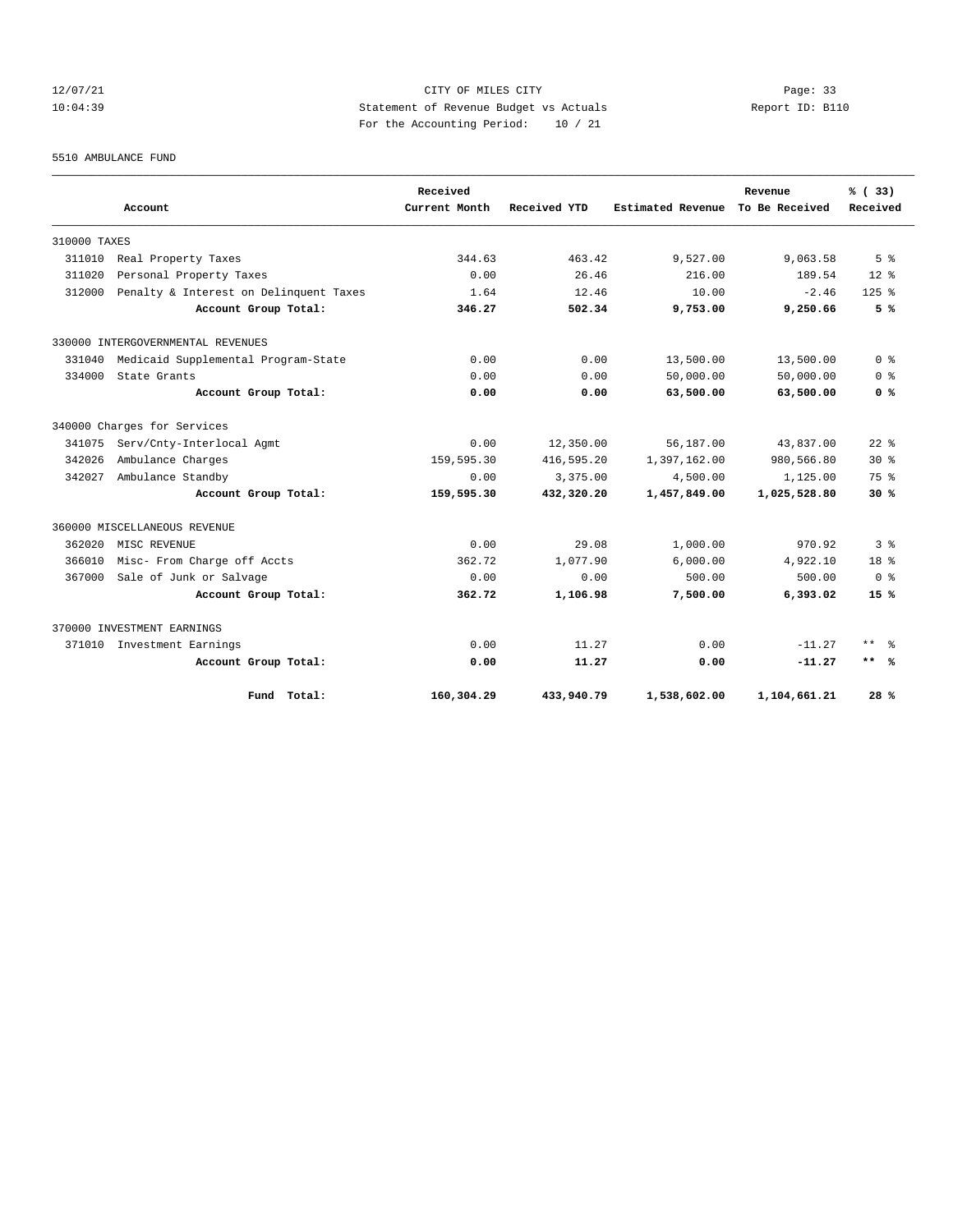## 12/07/21 CITY OF MILES CITY Page: 34 10:04:39 Statement of Revenue Budget vs Actuals Report ID: B110 For the Accounting Period: 10 / 21

5610 AIRPORT OPERATING

|              |                                        | Received      |              |                   | Revenue        | % (33)                       |  |
|--------------|----------------------------------------|---------------|--------------|-------------------|----------------|------------------------------|--|
|              | Account                                | Current Month | Received YTD | Estimated Revenue | To Be Received | Received                     |  |
| 310000 TAXES |                                        |               |              |                   |                |                              |  |
| 311010       | Real Property Taxes                    | 517.04        | 695.26       | 14,291.00         | 13,595.74      | 5 <sup>8</sup>               |  |
| 311020       | Personal Property Taxes                | 0.00          | 39.70        | 324.00            | 284.30         | $12*$                        |  |
| 312000       | Penalty & Interest on Delinquent Taxes | 2.45          | 18.69        | 45.00             | 26.31          | $42*$                        |  |
|              | Account Group Total:                   | 519.49        | 753.65       | 14,660.00         | 13,906.35      | 5%                           |  |
|              | 330000 INTERGOVERNMENTAL REVENUES      |               |              |                   |                |                              |  |
| 331126       | AIP 018-2019                           | 0.00          | 0.00         | 24,525.00         | 24,525.00      | 0 <sup>8</sup>               |  |
| 331132       | FAA 020-2021                           | 0.00          | 1,277,065.68 | 4,296,975.00      | 3,019,909.32   | 30 <sub>8</sub>              |  |
| 331993       | COVID-19 Federal Stimulus              | 0.00          | 0.00         | 45,000.00         | 45,000.00      | 0 <sup>8</sup>               |  |
| 334030       | State Aeronautics Grant 019-2022       | 0.00          | 0.00         | 200,000.00        | 200,000.00     | 0 %                          |  |
| 334060       | Coal Board Grant                       | 0.00          | 15,966.04    | 275,000.00        | 259,033.96     | 6 %                          |  |
|              | Account Group Total:                   | 0.00          | 1,293,031.72 | 4,841,500.00      | 3,548,468.28   | 27%                          |  |
|              | 340000 Charges for Services            |               |              |                   |                |                              |  |
| 341075       | Serv/Cnty-Interlocal Agmt              | 0.00          | 17,299.50    | 80,000.00         | 62,700.50      | $22$ $%$                     |  |
| 343061       | Landing Fees                           | 152.25        | 582.60       | 2,000.00          | 1,417.40       | 29 <sup>8</sup>              |  |
| 343062       | Aviation Fuel                          | 30,882.91     | 445,882.14   | 450,000.00        | 4,117.86       | 99 <sup>8</sup>              |  |
| 343064       | Hangar Rent                            | 4,740.54      | 26, 482.16   | 89,042.00         | 62,559.84      | $30*$                        |  |
| 343065       | Building Rentals                       | 1,246.03      | 8,962.12     | 14,000.00         | 5,037.88       | 64 %                         |  |
| 343067       | Other - Miscellaneous                  | 216.00        | 1,027.00     | 37,500.00         | 36, 473.00     | 3 <sup>8</sup>               |  |
|              | 343069 Ag Contract                     | 0.00          | 11,000.00    | 11,500.00         | 500.00         | 96 <sup>8</sup>              |  |
|              | Account Group Total:                   | 37,237.73     | 511,235.52   | 684,042.00        | 172,806.48     | 75%                          |  |
|              | 360000 MISCELLANEOUS REVENUE           |               |              |                   |                |                              |  |
| 361010       | Land Rental                            | 1,298.34      | 5,849.00     | 17,800.00         | 11,951.00      | 33 <sup>8</sup>              |  |
| 362020       | MISC REVENUE                           | 0.00          | 84.79        | 0.00              | $-84.79$       | $***$ 8                      |  |
|              | Account Group Total:                   | 1,298.34      | 5,933.79     | 17,800.00         | 11,866.21      | 33%                          |  |
|              | 370000 INVESTMENT EARNINGS             |               |              |                   |                |                              |  |
|              | 371010 Investment Earnings             | 0.00          | 50.24        | 0.00              | $-50.24$       | $* *$<br>န္                  |  |
|              | Account Group Total:                   | 0.00          | 50.24        | 0.00              | $-50.24$       | $***$ %                      |  |
|              | 380000 OTHER FINANCING SOURCES         |               |              |                   |                |                              |  |
|              | 381071 MT Aero Loan Hanger 8 Door      | 301,881.48    | 301,881.48   | 0.00              | $-301,881.48$  | $\star$ $\star$<br>$\approx$ |  |
|              | 381073 Intercap Loan                   | 0.00          | 0.00         | 630,000.00        | 630,000.00     | 0 <sup>8</sup>               |  |
|              | Account Group Total:                   | 301,881.48    | 301,881.48   | 630,000.00        | 328,118.52     | 48 %                         |  |
|              | Fund Total:                            | 340,937.04    | 2,112,886.40 | 6,188,002.00      | 4,075,115.60   | 34%                          |  |